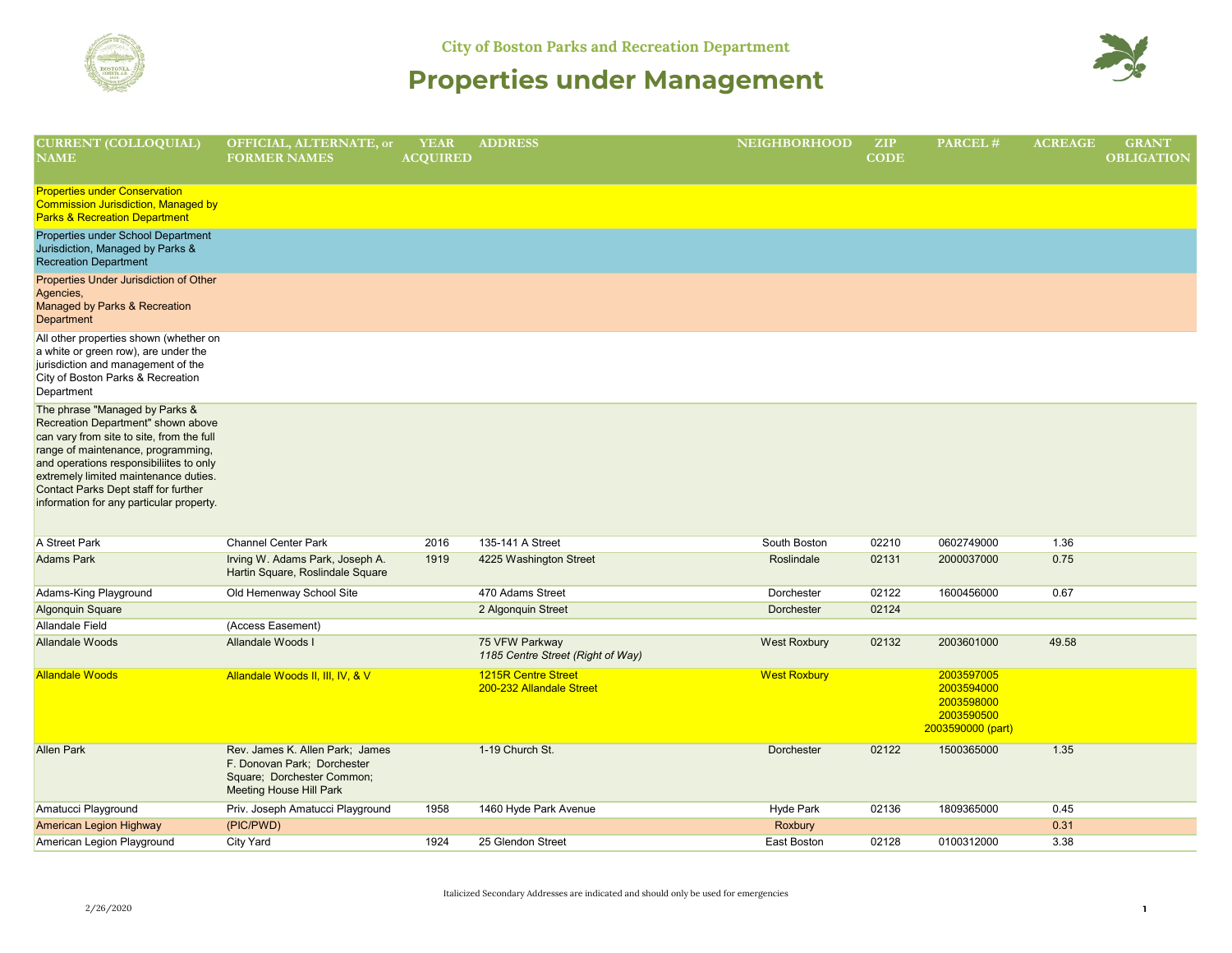



| <b>CURRENT (COLLOQUIAL)</b>        | OFFICIAL, ALTERNATE, or                                                                                                                                                                                                                                                                                    | <b>YEAR</b>     | <b>ADDRESS</b>                                                                                                                                                                                                                                                                                                                                                                                         | <b>NEIGHBORHOOD</b>           | ZIP         | PARCEL#                                              | <b>ACREAGE</b> | <b>GRANT</b>      |
|------------------------------------|------------------------------------------------------------------------------------------------------------------------------------------------------------------------------------------------------------------------------------------------------------------------------------------------------------|-----------------|--------------------------------------------------------------------------------------------------------------------------------------------------------------------------------------------------------------------------------------------------------------------------------------------------------------------------------------------------------------------------------------------------------|-------------------------------|-------------|------------------------------------------------------|----------------|-------------------|
| <b>NAME</b>                        | <b>FORMER NAMES</b>                                                                                                                                                                                                                                                                                        | <b>ACOUIRED</b> |                                                                                                                                                                                                                                                                                                                                                                                                        |                               | <b>CODE</b> |                                                      |                | <b>OBLIGATION</b> |
| <b>Amory Street Park</b>           |                                                                                                                                                                                                                                                                                                            | 2017            |                                                                                                                                                                                                                                                                                                                                                                                                        | Jamaica Plain                 | 02130       | 1101139000<br>1101140000                             | 0.12           |                   |
| Angell Memorial Square             | Post Office Square                                                                                                                                                                                                                                                                                         |                 | 152-158 Congress Street                                                                                                                                                                                                                                                                                                                                                                                | <b>Central Boston</b>         | 02210       | 0304163000                                           | 0.18           |                   |
| <b>Arnold Arboretum</b>            | The Arboretum; "The Arb"                                                                                                                                                                                                                                                                                   | 1882            | 125 The Arborway; 25 Bussey Street                                                                                                                                                                                                                                                                                                                                                                     | Jamaica Plain &<br>Roslindale | 02130       | 1902795000<br>1902799000                             | 223.00         |                   |
| Back Bay Fens                      | The Fens; Muddy River; ("The<br>Fenway" incorrect, but sometimes<br>used); Includes Evans Way Park;<br>Forsyth Park; Westland Avenue<br>Gates; (Land footprint of Fire<br>Alarm House(FAH) not included in<br>acreage total (Grounds<br>surrounding FAH under jurisdiction<br>of BFD, but owned by Parks)) | 1877            | 100 Park Drive (Clemente Field House)<br>125 The Fenway (Emerald Necklace Conservancy)<br>50 Park Drive (Duck House)<br>1 Evans Way (Evans Way)<br>Forsyth Way (Roadway)<br>70 Park Drive (Rose Garden)<br>35 The Fenway (Mother's Rest)<br>20 Park Drive (Victory Garden)<br>89 Hemenway Street (Westland Ave Gates)<br>235 Hemeway Street (Forsyth Park)<br>59 The Fenway (Fire Alarm House Grounds) | Fenway-Kenmore                | 02215       | 0504175000<br>0504175001<br>0401705000               | 70.94          |                   |
| <b>Back of the Hill Urban Wild</b> |                                                                                                                                                                                                                                                                                                            |                 | 60 Ellingwood Street                                                                                                                                                                                                                                                                                                                                                                                   | Jamaica Plain                 | 02120       | 1001491100                                           | 3.72           |                   |
| <b>Barry Playground</b>            | William. J. Barry Playground;<br>Mystic Playground                                                                                                                                                                                                                                                         | 1897            | 41 Medford Street                                                                                                                                                                                                                                                                                                                                                                                      | Charlestown                   | 02129       | 0202733000                                           | 3.66           |                   |
| <b>Bay Village Garden</b>          | <b>Melrose Park</b>                                                                                                                                                                                                                                                                                        |                 | 32 Melrose Street                                                                                                                                                                                                                                                                                                                                                                                      | <b>Central Boston</b>         | 02114       | 0500757000                                           | 0.02           |                   |
| <b>Beauford Play Area</b>          | PFC Willis Beauford Play Area;<br>Woodcliff Street Play Area                                                                                                                                                                                                                                               | 1965            | 127 Howard Avene                                                                                                                                                                                                                                                                                                                                                                                       | Roxbury                       | 02115       | 1300642000<br>1300643000<br>1300644000<br>1300645000 | 0.24           |                   |
| Beecher Street Play Area           |                                                                                                                                                                                                                                                                                                            |                 | 20 Beecher Street                                                                                                                                                                                                                                                                                                                                                                                      | Jamaica Plain                 | 02130       | 1900350000                                           | 0.17           |                   |
| Beethoven School Play Area         |                                                                                                                                                                                                                                                                                                            |                 | 5119 Washington Street                                                                                                                                                                                                                                                                                                                                                                                 | West Roxbury                  | 02132       | 2003044000                                           |                |                   |
| <b>Belle Isle Coastal Preserve</b> | Belle Isle Urban Wild; Belle Isle<br><b>Fish Company</b>                                                                                                                                                                                                                                                   |                 | 150 Barnes Ave. (landlocked)                                                                                                                                                                                                                                                                                                                                                                           | <b>East Boston</b>            | 02128       | 0101393001                                           | 1.63           |                   |
| <b>Bennington Street Cemetery</b>  |                                                                                                                                                                                                                                                                                                            | 1838            | 495 Bennington Street                                                                                                                                                                                                                                                                                                                                                                                  | East Boston                   | 02128       | 0104274000                                           | 3.59           |                   |
| <b>Billings Field</b>              |                                                                                                                                                                                                                                                                                                            | 1896            | 369 LaGrange Street                                                                                                                                                                                                                                                                                                                                                                                    | <b>West Roxbury</b>           | 02132       | 2002297000                                           | 10.78          |                   |
| <b>Blackstone Square</b>           |                                                                                                                                                                                                                                                                                                            | 1855            | 1535 Washington Street                                                                                                                                                                                                                                                                                                                                                                                 | South End                     | 02118       | 0900348000                                           | 2.44           |                   |
| <b>Boston Common</b>               | The Common                                                                                                                                                                                                                                                                                                 | 1634            | 139 Tremont St (Visitor Info Center)<br>1B Charles St (Earl of Sandwich)<br>38 Beacon St (Frog Pond)<br>167 Tremont St (Parkman Bandstand)<br>115 Boylston St (Deer Park)                                                                                                                                                                                                                              | <b>Back Bay-Beacon Hill</b>   | 02116       | 0500812000                                           | 46.52          |                   |
| <b>Braddock Park</b>               | <b>Berwick Park</b>                                                                                                                                                                                                                                                                                        |                 | 27P Braddock Park                                                                                                                                                                                                                                                                                                                                                                                      | South End                     | 02116       | 0400788500                                           | 0.09           |                   |
| <b>Bradford Street Play Area</b>   |                                                                                                                                                                                                                                                                                                            | 1954            | 18 Bradford Street                                                                                                                                                                                                                                                                                                                                                                                     | South End                     | 02118       | 0305978000<br>0305979000                             | 0.05           |                   |
| Brewer-Burroughs Playground        | Agassiz School Site                                                                                                                                                                                                                                                                                        | 1973            | 2P Brewer Street                                                                                                                                                                                                                                                                                                                                                                                       | Jamaica Plain                 | 02130       | 1901875000                                           | 0.19           |                   |
| <b>Brighton Common</b>             | <b>Brighton Square Park</b>                                                                                                                                                                                                                                                                                |                 | 30 Chestnut Hill Ave                                                                                                                                                                                                                                                                                                                                                                                   | Allston-Brighton              | 02135       | 2205512000                                           | 0.51           |                   |
| <b>Brophy Park</b>                 | Michael J. Brophy Park; Belmont<br>Square                                                                                                                                                                                                                                                                  |                 | 192 Webster Street                                                                                                                                                                                                                                                                                                                                                                                     | East Boston                   | 02128       | 0104721400                                           | 0.77           |                   |
| <b>Buckley Playground</b>          | <b>Reverend Father Buckley</b><br>Playground                                                                                                                                                                                                                                                               | 1952            | 210 West Third Street                                                                                                                                                                                                                                                                                                                                                                                  | South Boston                  | 02127       | 0601560000                                           | 0.66           |                   |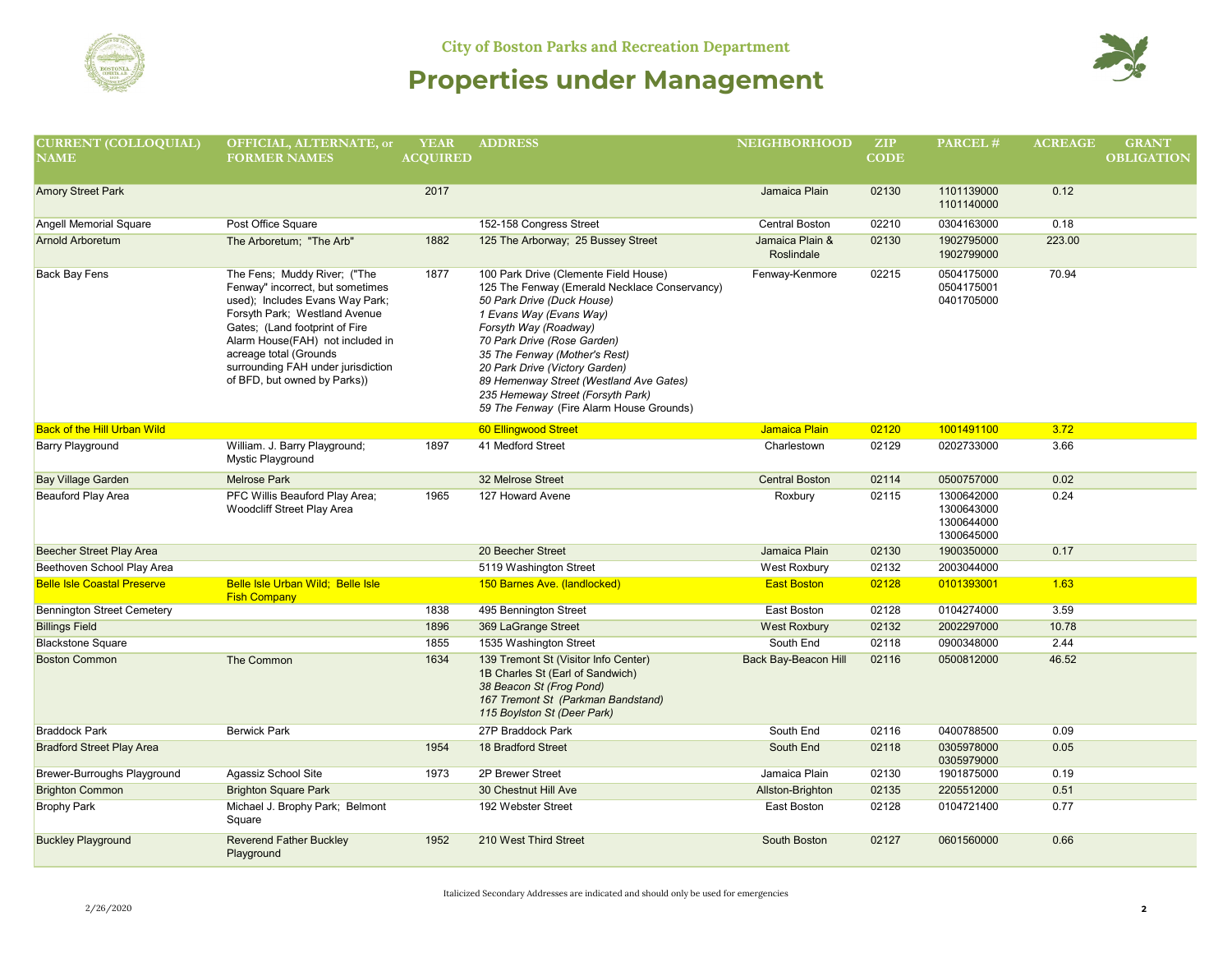



| <b>CURRENT (COLLOQUIAL)</b>       | OFFICIAL, ALTERNATE, or                                                                                                                        | <b>YEAR</b>     | <b>ADDRESS</b>            | <b>NEIGHBORHOOD</b>   | ZIP         | PARCEL#                                                                                                                      | <b>ACREAGE</b>       | <b>GRANT</b>      |
|-----------------------------------|------------------------------------------------------------------------------------------------------------------------------------------------|-----------------|---------------------------|-----------------------|-------------|------------------------------------------------------------------------------------------------------------------------------|----------------------|-------------------|
| <b>NAME</b>                       | <b>FORMER NAMES</b>                                                                                                                            | <b>ACQUIRED</b> |                           |                       | <b>CODE</b> |                                                                                                                              |                      | <b>OBLIGATION</b> |
|                                   |                                                                                                                                                |                 |                           |                       |             |                                                                                                                              |                      |                   |
| <b>Buena Vista</b>                | Buena Vista Urban Wild; Warren<br><b>Gardens: Gendrot Trust</b>                                                                                |                 | 205 Warren Street         | <b>Roxbury</b>        | 02119       | 1200493000                                                                                                                   | 1.35                 |                   |
| <b>Bunker Hill Burying Ground</b> |                                                                                                                                                | 1807            | 201 Bunker Hill Street    | Charlestown           | 02129       | 0200146000                                                                                                                   | 1.12                 |                   |
| <b>Bussey Brook Meadow</b>        | Bussey Brook Urban Wild; Bussey<br>Brook Meadow I; Arnold<br>Arboretum III                                                                     |                 | 255 South Street          | Jamaica Plain         |             | 1902795001                                                                                                                   | 17.67                |                   |
| <b>Bynoe Park</b>                 | Edna V. Bynoe Park; Orchard<br>Park                                                                                                            |                 | 50 Orchard Park           | Roxbury               | 02119       | 0802192040                                                                                                                   | 2.26                 |                   |
| <b>Byrne Playground</b>           | Joseph M. Byrne Playground; Mill<br><b>Street Playground</b>                                                                                   | 1939            | 23 Everett Street         | Dorchester            | 02122       | 1600085000                                                                                                                   | 1.26                 |                   |
| <b>Caldwell Street Play Area</b>  |                                                                                                                                                | 1980            | 9 Caldwell Street         | Charlestown           | 02129       | 0201883000                                                                                                                   | 0.11                 |                   |
| Carroll Pond Playground           |                                                                                                                                                | 1921            | 15 Carrolton Road         | West Roxbury          | 02132       | 2011625000                                                                                                                   | 0.47                 |                   |
| <b>Carter Playground</b>          | William E. Carter Playground                                                                                                                   | 1899            | 709 Columbus Ave          | South End             | 02118       | 0901346000                                                                                                                   | 4.91                 |                   |
| Cassidy Playground                | Walter F. Cassidy Playground;<br>Chestnut Hill Playground                                                                                      | 1898            | 379 Chestnut Hill Ave.    | Allston-Brighton      | 02146       | 2102440000                                                                                                                   | 9.33                 |                   |
| <b>Cedar Square</b>               |                                                                                                                                                |                 | 15 Cedar Street           | Roxbury               | 02119       | 0903776000                                                                                                                   | 0.62                 |                   |
| <b>Centervale Park</b>            | Intervale Park (PIC/PWD)                                                                                                                       |                 | 1P Centervale Park        | <b>Dorchester</b>     | 02122       | 1600859500                                                                                                                   | 0.20                 |                   |
| <b>Central Burying Ground</b>     |                                                                                                                                                | 1756            | 125 Boylston Street       | Back Bay-Beacon Hill  | 02116       | 0500813000                                                                                                                   | 1.65                 |                   |
| <b>Central Square</b>             | Alfred L. Bertulli Memorial Park;<br>William C. Kelly Square                                                                                   |                 | 1P William C Kelly Square | East Boston           | 02128       | 0105924000                                                                                                                   | 0.91                 |                   |
| <b>Ceylon Park</b>                | Ceylon Park I (Ceylon II is BRA<br>owned, to be transferred to us at<br>some point)                                                            | 1923            | 105 Ceylon Street         | Roxbury               | 02121       | 1400147000<br>1400119000 (BRA)<br>1400120000 (BRA)<br>1400122000 (BRA)<br>1400121000<br>1400123000 (BRA)<br>1400124000 (BRA) | 4.17 (Parks<br>only) |                   |
| <b>Chandler Pond</b>              | Alice E. Gallagher Memorial Park;<br>Gallagher Memorial Park                                                                                   |                 | 95 Lake Shore Road        | Allston-Brighton      | 02135       | 2205530000/<br>2205651000 (Pond)                                                                                             | 18.91                |                   |
| <b>Chandler-Tremont Plaza</b>     | <b>Ellis Memorial Playground;</b><br>Chandler Plaza; (PIC/PWD)                                                                                 |                 | 415 Tremont Street        | South End             |             | 0500691005                                                                                                                   | 0.23                 |                   |
| Charlestown High School Athletic  |                                                                                                                                                |                 | <b>39 Terminal Street</b> | Charlestown           | 02129       | 0202735000                                                                                                                   | 9.63                 |                   |
| <b>Charter Street Park</b>        |                                                                                                                                                | 1940            | 21P Charter Street        | <b>Central Boston</b> | 02113       | 0302068000                                                                                                                   | 0.24                 |                   |
| <b>Chester Square</b>             | <b>Chester Park</b>                                                                                                                            |                 | 544P Massachusetts Avenue | South End             | 02118       | 0900955000                                                                                                                   | 0.89                 |                   |
| Childe Hassam Park                | Arlington Square, Goldweitz Park                                                                                                               | 1991            | 324 Columbus Avenue       | South End             | 02118       | 0400015000                                                                                                                   | 0.06                 |                   |
| <b>Childrens Park</b>             | Children's Park                                                                                                                                | 1974            | 81-85 Intervale Street    | Dorchester            | 02121       | 1400373000<br>1400374000                                                                                                     | 0.23                 |                   |
| <b>Childrens Wharf Harborwalk</b> | Children's Wharf Harborwalk:<br>Children's Museum Harborwalk;<br>perpetual easement held by<br>BPRD, management by Children's<br><b>Museum</b> | 1981            | 308 Congress Street       | South Boston          | 02210       | 0602635000 (part)                                                                                                            | 0.85                 |                   |
| <b>Christopher Columbus Park</b>  | Christopher Columbus Waterfront<br>Park: Waterfront Park                                                                                       | 1975            | 110 Atlantic Ave.         | <b>Central Boston</b> | 02110       | 0303024000                                                                                                                   | 4.74                 |                   |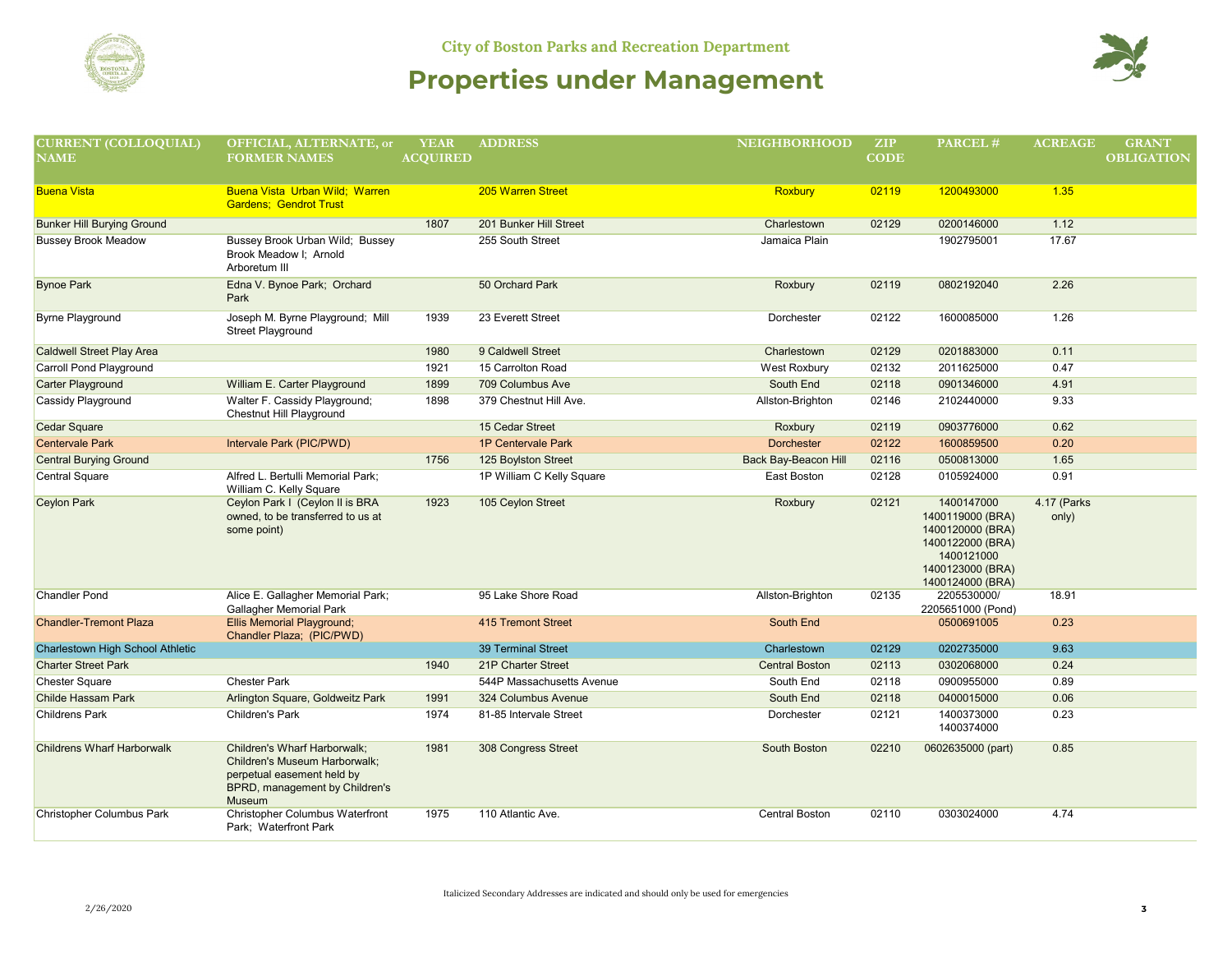



| <b>CURRENT (COLLOQUIAL)</b><br><b>NAME</b> | OFFICIAL, ALTERNATE, or<br><b>FORMER NAMES</b>                                                               | <b>YEAR</b><br><b>ACOUIRED</b> | <b>ADDRESS</b>                                                                                                                                                                                                                                                                     | <b>NEIGHBORHOOD</b>                      | ZIP<br><b>CODE</b> | PARCEL#                                                                                                                                                                                                        | <b>ACREAGE</b>                               | <b>GRANT</b><br><b>OBLIGATION</b> |
|--------------------------------------------|--------------------------------------------------------------------------------------------------------------|--------------------------------|------------------------------------------------------------------------------------------------------------------------------------------------------------------------------------------------------------------------------------------------------------------------------------|------------------------------------------|--------------------|----------------------------------------------------------------------------------------------------------------------------------------------------------------------------------------------------------------|----------------------------------------------|-----------------------------------|
| Christopher Lee Playground                 | Major Christopher F. Lee<br>Playground; First Street<br>Playground; M Street Playground;<br><b>Mist Park</b> | 1897                           | 775 East First Street                                                                                                                                                                                                                                                              | South Boston                             | 02127              | 0603699000 (part)                                                                                                                                                                                              | 5.44                                         |                                   |
| <b>Clarendon Street Play Lot</b>           | Commonwealth Playground                                                                                      | 1975                           | 260 Clarendon Street                                                                                                                                                                                                                                                               | Back Bay-Beacon Hill                     | 02116              | 0502921000                                                                                                                                                                                                     | 0.33                                         |                                   |
| <b>Clifford Playground</b>                 | Edward P. Clifford Playground;<br>William Eustis Playground; "The<br>Prairie"                                | 1909                           | 160 Norfolk Avenue                                                                                                                                                                                                                                                                 | Roxbury                                  | 02119              | 0800465000                                                                                                                                                                                                     | 7.66                                         |                                   |
| <b>Codman Square Park</b>                  | (PWD)                                                                                                        |                                | 360 Talbot Avenue                                                                                                                                                                                                                                                                  | <b>Dorchester</b>                        | 02124              | 1704781300                                                                                                                                                                                                     | 0.35                                         |                                   |
| <b>Columbia Park</b>                       | <b>McGrail Memorial</b>                                                                                      |                                | Farragut Road, Columbia Road, Sixth Street,<br><b>Lennon Street</b>                                                                                                                                                                                                                | South Boston                             | 02127              | n/a                                                                                                                                                                                                            | 0.34                                         |                                   |
| <b>Columbia Road Mall</b>                  | Columbia Road; (PWD)                                                                                         |                                | Columbia Road medians from Blue Hill Avenue to<br><b>Ceylon Street</b>                                                                                                                                                                                                             | Roxbury                                  |                    |                                                                                                                                                                                                                | 2.13                                         |                                   |
| <b>Commonwealth Avenue Mall</b>            | Commonwealth Avenue: "Comm<br>Ave": "Comm Ave Mall"<br>(blocks are directed outbound)                        | 1894-1905                      | 15P Commonwealth Avenue<br>55P Commonwealth Avenue<br>150P Commonwealth Avenue<br>175P Commonwealth Avenue<br>225P Commonwealth Avenue<br>255P Commonwealth Avenue<br>300P Commonwealth Avenue<br>325P Commonwealth Avenue<br>400P Commonwealth Avenue<br>475P Commonwealth Avenue | Back Bay-Beacon Hill &<br>Fenway-Kenmore | 02116              | 0502824500 (015P)<br>0502875500 (055P)<br>0502921500 (150P)<br>0502939500 (175P)<br>0503371500 (225P)<br>0503391500 (255P)<br>0503564500 (300P)<br>0503575500 (325P)<br>0503817500 (400P)<br>0503893500 (475P) | 11.85                                        |                                   |
| <b>Commonwealth Avenue Outbound</b>        | "Comm Ave Outbound"<br>(PIC/PWD)                                                                             |                                |                                                                                                                                                                                                                                                                                    | Allston-Brighton                         |                    |                                                                                                                                                                                                                | 5.53                                         |                                   |
| <b>Concord Square</b>                      |                                                                                                              |                                | 1P Concord Square                                                                                                                                                                                                                                                                  | South End                                | 02118              | 0402633500                                                                                                                                                                                                     | 0.15                                         |                                   |
| <b>Condor Street Overlook</b>              |                                                                                                              |                                | 2 Condor Street                                                                                                                                                                                                                                                                    | <b>East Boston</b>                       | 02128              | 0103679000                                                                                                                                                                                                     | 11.31<br>(includes<br>underwater<br>acreage) |                                   |
| <b>Condor Street Overlook Access Area</b>  | (PWD)                                                                                                        |                                | 2 Condor Street                                                                                                                                                                                                                                                                    | <b>East Boston</b>                       | 02128              | n/a                                                                                                                                                                                                            | 0.02                                         |                                   |
| <b>Condor Street Urban Wild</b>            | <b>Condor Street Beach</b>                                                                                   |                                | <b>300 Condor Street</b>                                                                                                                                                                                                                                                           | <b>East Boston</b>                       | 02128              | 0103711001<br>0103711000                                                                                                                                                                                       | 3.75                                         |                                   |
| Cook Street Play Area                      | Hill Street Play Area                                                                                        |                                | 15 Hill Street                                                                                                                                                                                                                                                                     | Charlestown                              | 02129              | 0201637000                                                                                                                                                                                                     | 0.10                                         |                                   |
| Copley Square Park                         | <b>Copley Square</b>                                                                                         |                                | 560 Boylston Street                                                                                                                                                                                                                                                                | Back Bay-Beacon Hill                     | 02116              | 0401089000                                                                                                                                                                                                     | 1.85                                         |                                   |
| <b>Coppens Square</b>                      | Reverend Francis X. Coppens<br>Square; Eaton Square                                                          |                                | 325 Bowdoin Street                                                                                                                                                                                                                                                                 | <b>Dorchester</b>                        | 02124              | 1502942500                                                                                                                                                                                                     | 0.36                                         |                                   |
| Copps Hill Burying Ground                  | Copp's Hill Burying Ground                                                                                   | 1659                           | 45 Hull Street                                                                                                                                                                                                                                                                     | Central Boston                           | 02113              | 0302160000                                                                                                                                                                                                     | 1.98                                         |                                   |
| Copps Hill Terrace                         | Copp's Hill Terrace                                                                                          | 1893                           | 520 Commericial Street                                                                                                                                                                                                                                                             | <b>Central Boston</b>                    | 02109              | 0301982000                                                                                                                                                                                                     | 0.61                                         |                                   |
| <b>Crawford Street Playground</b>          |                                                                                                              | 1965                           | 320 Walnut Avenue                                                                                                                                                                                                                                                                  | Roxbury                                  | 02119              | 1202983000<br>1202985000 (part)                                                                                                                                                                                | 1.72                                         |                                   |
| <b>Cuneo Park</b>                          | Saratoga Street Play Area                                                                                    | 1969                           | 765 Saratoga Street                                                                                                                                                                                                                                                                | <b>East Boston</b>                       |                    | 0100925000                                                                                                                                                                                                     | 0.23                                         |                                   |
| Cunningham Park                            | Edward M. Cunningham Park;<br>Sparhawk Square                                                                |                                | 725 Cambridge Street                                                                                                                                                                                                                                                               | Allston-Brighton                         |                    | 2202327000                                                                                                                                                                                                     | 0.18                                         |                                   |
| <b>Cutillo Park</b>                        | Vincent Cutillo Park; Stillman<br><b>Street Park</b>                                                         | 1917                           | 10 Stillman Street                                                                                                                                                                                                                                                                 | <b>Central Boston</b>                    | 02113              | 0302466000                                                                                                                                                                                                     | 0.28                                         |                                   |
| <b>Deer Street Park</b>                    |                                                                                                              |                                | 39 Deer Street                                                                                                                                                                                                                                                                     | Dorchester                               | 02125              | 1502549000                                                                                                                                                                                                     | 0.24                                         |                                   |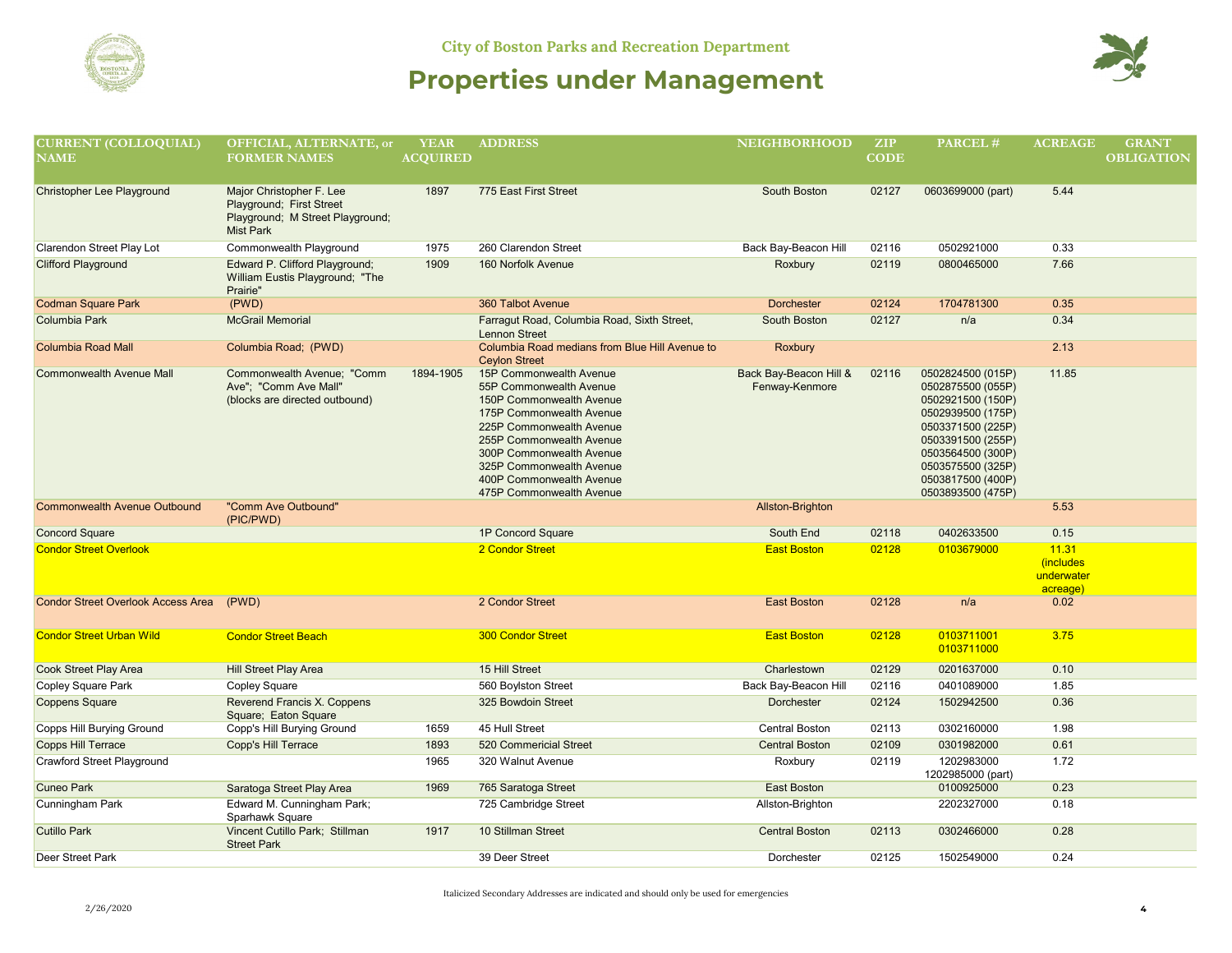

| <b>CURRENT (COLLOQUIAL)</b>     | OFFICIAL, ALTERNATE, or                                                                                                   | <b>YEAR</b>     | <b>ADDRESS</b>         | <b>NEIGHBORHOOD</b>   | <b>ZIP</b>  | PARCEL#                                                                                                                    | <b>ACREAGE</b> | <b>GRANT</b>      |
|---------------------------------|---------------------------------------------------------------------------------------------------------------------------|-----------------|------------------------|-----------------------|-------------|----------------------------------------------------------------------------------------------------------------------------|----------------|-------------------|
| <b>NAME</b>                     | <b>FORMER NAMES</b>                                                                                                       | <b>ACQUIRED</b> |                        |                       | <b>CODE</b> |                                                                                                                            |                | <b>OBLIGATION</b> |
|                                 |                                                                                                                           |                 |                        |                       |             |                                                                                                                            |                |                   |
| DeFilippo Playground            | Pvt. John DeFilippo Playground;<br>Snow Hill Street Playground; "The<br>Gassy"                                            | 1937            | 135 Prince Street      | <b>Central Boston</b> | 02113       | 0301936000                                                                                                                 | 1.12           |                   |
| <b>DeForest Urban Wild</b>      | <b>DeForest Street Urban Wild:</b><br><b>DeForest Hillside</b>                                                            |                 |                        | Roslindale            |             | 1808643000<br>1808644000<br>1808645000<br>1808646000<br>1808647000<br>1808649000<br>1808650000<br>1808651000<br>1808652000 |                |                   |
| <b>Delano Park</b>              | (PIC/PWD)                                                                                                                 |                 | 2P Delano Park         | Roslindale            | 02136       | 1804687500                                                                                                                 | 0.21           |                   |
| <b>Dell Rock Urban Wild</b>     | Dell Avenue Rock: Dell Rock                                                                                               | 2004            | 40 Dell Avenue         | Hyde Park             | 02136       | 1808897000                                                                                                                 | 1.31           |                   |
| <b>Dennis Street Park</b>       | <b>Moreland Green</b>                                                                                                     |                 | 138 Moreland Street    | Roxbury               | 02119       | 0803078000                                                                                                                 | 0.42           |                   |
| <b>Denton Square</b>            |                                                                                                                           |                 | 1 Wayland Street       | Roxbury               | 02125       | 1301019000                                                                                                                 | 0.08           |                   |
| Doherty Playground              | Ensign John J. Doherty Jr.<br>Playground; Charlestown Heights<br>Playground; Roberta "Bobbi"<br>Delaney Tot Lot (playlot) |                 | 349 Bunker Hill Street | Charlestown           | 02129       | 0201465000                                                                                                                 | 3.02           |                   |
| Doherty-Gibson Playground       | John A. Doherty Playground;<br>Christopher Gibson Playground;<br>Casey Field (Town Field)                                 | 1897            | 1545 Dorchester Ave.   | Dorchester            | 02122       | 1600740000                                                                                                                 | 5.73           |                   |
| Dorchester North Burying Ground |                                                                                                                           | 1633            | 611 Columbia Road      | Dorchester            |             | 0703999000                                                                                                                 | 3.30           |                   |
| Dorchester Park                 | George Wall Playground (playlot)                                                                                          | 1891            | 2180 Dorchester Avenue | Dorchester            | 02124       | 1605016000                                                                                                                 | 27.30          |                   |
| Dorchester South Burying Ground |                                                                                                                           | 1814            | 2095 Dorchester Avenue | Dorchester            | 02124       | 1704193000                                                                                                                 | 1.94           |                   |
| Downer Avenue Playground        |                                                                                                                           | 1972            | 40 Downer Avenue       | Dorchester            | 02125       | 1301674000                                                                                                                 | 0.81           |                   |
| <b>Draper Playground</b>        | Mary Draper Playground                                                                                                    | 1932            | 5265 Washington Street | <b>West Roxbury</b>   | 02132       | 2010802000                                                                                                                 | 5.79           |                   |
| Dudley Town Common              | North Parcel                                                                                                              |                 | 366-378 Dudley Street  | Roxbury               | 02119       | 0802213000<br>0802214000<br>0802215000<br>0802216000<br>0802217000<br>0802218000                                           | 0.31           |                   |
| <b>Dudley Town Common</b>       | South Parcel                                                                                                              |                 | 421-425 Dudley Street  | Roxbury               | 02119       | 0802850000<br>0802851000<br>0802852000<br>0802849000                                                                       | 0.31           |                   |
| <b>Duffie Square</b>            | Arthur Duffie Square                                                                                                      |                 | 2 Stratford Street     | West Roxbury          | 02132       |                                                                                                                            | 0.06           |                   |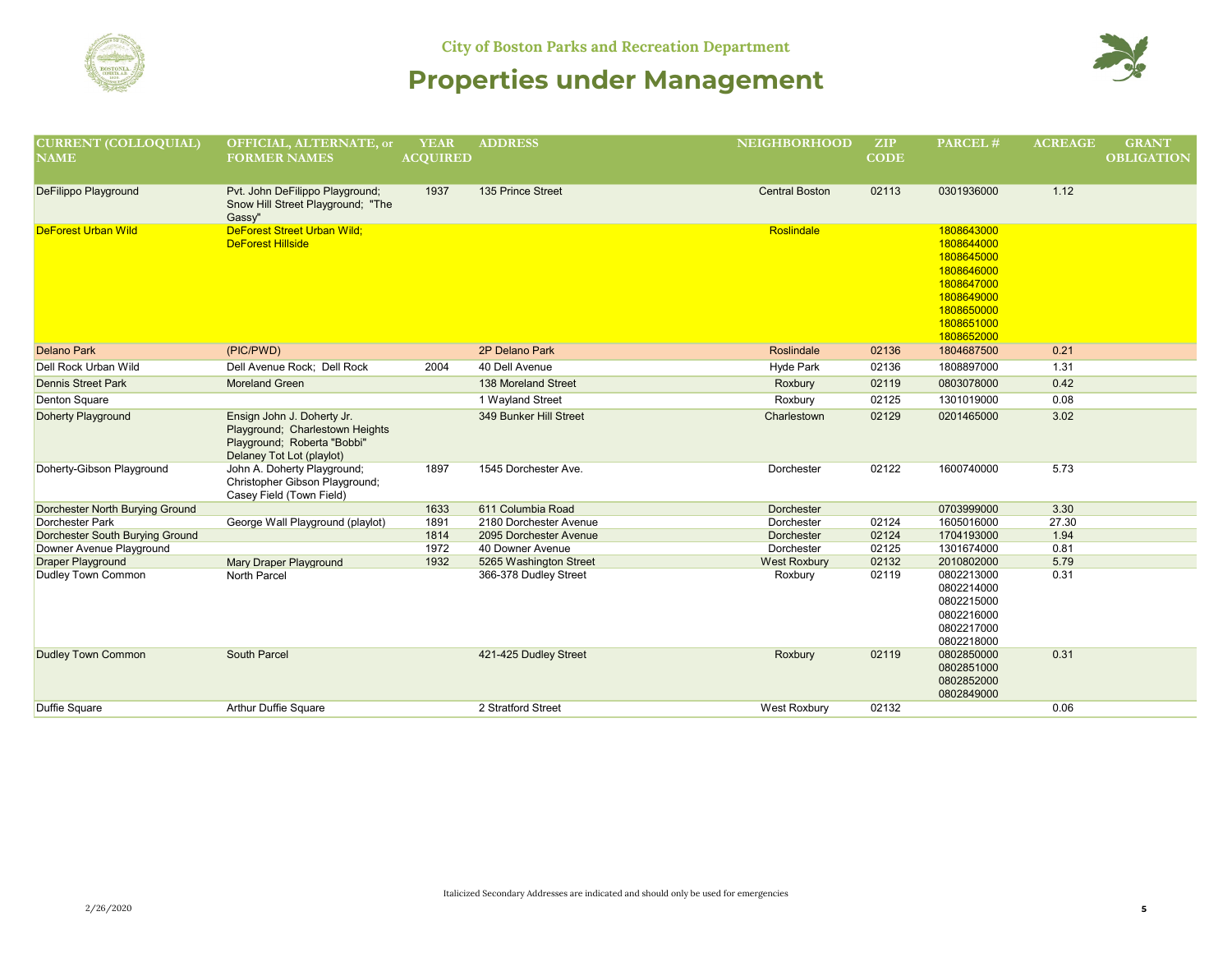

| <b>CURRENT (COLLOQUIAL)</b>                                                            | OFFICIAL, ALTERNATE, or                     | <b>YEAR</b>     | <b>ADDRESS</b>                   | <b>NEIGHBORHOOD</b> | ZIP         | PARCEL#                  | <b>ACREAGE</b> | <b>GRANT</b>      |
|----------------------------------------------------------------------------------------|---------------------------------------------|-----------------|----------------------------------|---------------------|-------------|--------------------------|----------------|-------------------|
| $\overline{\mathbf{N}}\overline{\mathbf{A}}\overline{\mathbf{M}}\overline{\mathbf{E}}$ | <b>FORMER NAMES</b>                         | <b>ACQUIRED</b> |                                  |                     | <b>CODE</b> |                          |                | <b>OBLIGATION</b> |
|                                                                                        |                                             |                 |                                  |                     |             |                          |                |                   |
| <b>Dunbarton Woods</b>                                                                 |                                             |                 | <b>Dunbarton Road</b>            | <b>West Roxbury</b> | 02132       | 2011802000               | 0.74           |                   |
|                                                                                        |                                             |                 |                                  |                     |             | 2011803000               |                |                   |
|                                                                                        |                                             |                 |                                  |                     |             | 2011804000               |                |                   |
|                                                                                        |                                             |                 |                                  |                     |             | 2011805000               |                |                   |
|                                                                                        |                                             |                 |                                  |                     |             | 2011806000               |                |                   |
|                                                                                        |                                             |                 |                                  |                     |             | 2011807000               |                |                   |
|                                                                                        |                                             |                 |                                  |                     |             | 2011808000               |                |                   |
|                                                                                        |                                             |                 |                                  |                     |             | 2011809000               |                |                   |
|                                                                                        |                                             |                 |                                  |                     |             | 2011810000               |                |                   |
|                                                                                        |                                             |                 |                                  |                     |             | 2011811000               |                |                   |
|                                                                                        |                                             |                 |                                  |                     |             | 2011812000               |                |                   |
|                                                                                        |                                             |                 |                                  |                     |             | 2011813000               |                |                   |
|                                                                                        |                                             |                 | 144 Marginal Street              | East Boston         | 02128       | N 0103920055             | 2.61           |                   |
| East Boston Greenway                                                                   |                                             |                 |                                  |                     |             |                          |                |                   |
|                                                                                        |                                             |                 |                                  |                     |             | C 0103918002             |                |                   |
|                                                                                        |                                             |                 |                                  |                     |             | C 0103918055             |                |                   |
|                                                                                        |                                             |                 |                                  |                     |             | C 0105346060             |                |                   |
|                                                                                        |                                             |                 |                                  |                     |             | C 0105346050             |                |                   |
|                                                                                        |                                             |                 |                                  |                     |             | S 0105381060             |                |                   |
| <b>East Boston Memorial Park</b>                                                       |                                             |                 | 143 Porter Street (Stadium)      | East Boston         |             | S 0105381055             | 14.79          |                   |
|                                                                                        | James A. Sartori Stadium; Satori<br>Stadium |                 |                                  |                     | 02128       | 0104164006               |                |                   |
|                                                                                        |                                             |                 | 222 Porter Street (ICB Building) |                     |             | 0104164007<br>0104164008 |                |                   |
| <b>Edgerly Road Playground</b>                                                         | Moreville Park                              | 1991            | 6 Edgerly Road                   | Fenway-Kenmore      | 02115       | 0401438000               | 0.11           |                   |
| <b>Edwards Playground</b>                                                              | Leo McCarthy Playground                     | 1991            | 10 Eden Street                   | Charlestown         | 02129       | 0201031000               | 1.33           |                   |
|                                                                                        |                                             |                 |                                  |                     |             | 0201032000               |                |                   |
|                                                                                        |                                             |                 |                                  |                     |             | 0201033000               |                |                   |
|                                                                                        |                                             |                 |                                  |                     |             | 0201021010               |                |                   |
| Egleston Plaza                                                                         | <b>Egleston Square</b>                      |                 | 1 Atherton Street                | Roxbury             |             | 1101013000               |                |                   |
| <b>Eliot Burying Ground</b>                                                            |                                             | 1630            | 16 Eustis Street                 | Roxbury             | 02119       | 0802425000               | 0.80           |                   |
| Elliot Norton Park                                                                     | South Cove Plaza                            | 1991            | 295 Tremont Street               | Central Boston      | 02116       | 0500068000               | 0.77           |                   |
| Elm Hill Park                                                                          |                                             |                 | 21P Elm Hill Park                | Roxbury             | 02121       | 1202695500               | 0.12           |                   |
| <b>Elmhurst Street Park</b>                                                            | <b>Elmhurst Park</b>                        | 2009            | 27-35 Elmhurst Street            | Dorchester          | 02124       | 1701447000               |                |                   |
|                                                                                        |                                             |                 |                                  |                     |             | 1701446000               |                |                   |
|                                                                                        |                                             |                 |                                  |                     |             | 1701445000               |                |                   |
|                                                                                        |                                             |                 |                                  |                     |             | 1701444000               |                |                   |
| <b>Emmel Square</b>                                                                    | Gustav Emmel Square, Carruth                |                 | 23 South Fairview Street         | Roslindale          | 02131       |                          |                |                   |
|                                                                                        | Square, Emmet Square (sic)                  |                 |                                  |                     |             |                          |                |                   |
| English High School Ball Fields                                                        | Scagnoli-Nihill Athletic Complex            |                 | 20 Williams Street               | Jamaica Plain       | 02130       | 1102534010               | 7.63           |                   |
| Erie-Ellington Playground                                                              |                                             |                 | 125 Erie Street                  | Dorchester          | 02122       | 1402484000               | 0.37           |                   |
|                                                                                        |                                             |                 |                                  |                     |             | 1402483000               |                |                   |
|                                                                                        |                                             |                 |                                  |                     |             | 1402485000               |                |                   |
| Ernst Chery Jr Playground                                                              | Orlando Street Playground                   |                 | 74 Orlando Street                | Mattapan            |             | 1802180000               | 0.25           |                   |
|                                                                                        |                                             |                 |                                  |                     |             | 1802181000               |                |                   |
|                                                                                        |                                             |                 |                                  |                     |             | 1802182000               |                |                   |
| <b>Essex Square</b>                                                                    |                                             |                 | 23-25 Essex Street               | Charlestown         |             |                          |                |                   |
| <b>Evergreen Cemetery</b>                                                              |                                             | 1848            | 2060 Commonwealth Ave.           | Allston-Brighton    | 02135       | 2102444000               | 20.77          |                   |
|                                                                                        |                                             |                 |                                  |                     |             | 2102444001               |                |                   |
|                                                                                        |                                             |                 |                                  |                     |             | 2102443301               |                |                   |
| <b>Fairview Cemetery</b>                                                               |                                             | 1892            | 28 Fairview Avenue               | <b>Hyde Park</b>    | 02136       | 1812269085               | 57.25          |                   |
| <b>Fallon Field</b>                                                                    | Roslindale Playground                       | 1899 & 1931     | 910 South Street                 | Roslindale          | 02131       | 2005499000               | 7.51           |                   |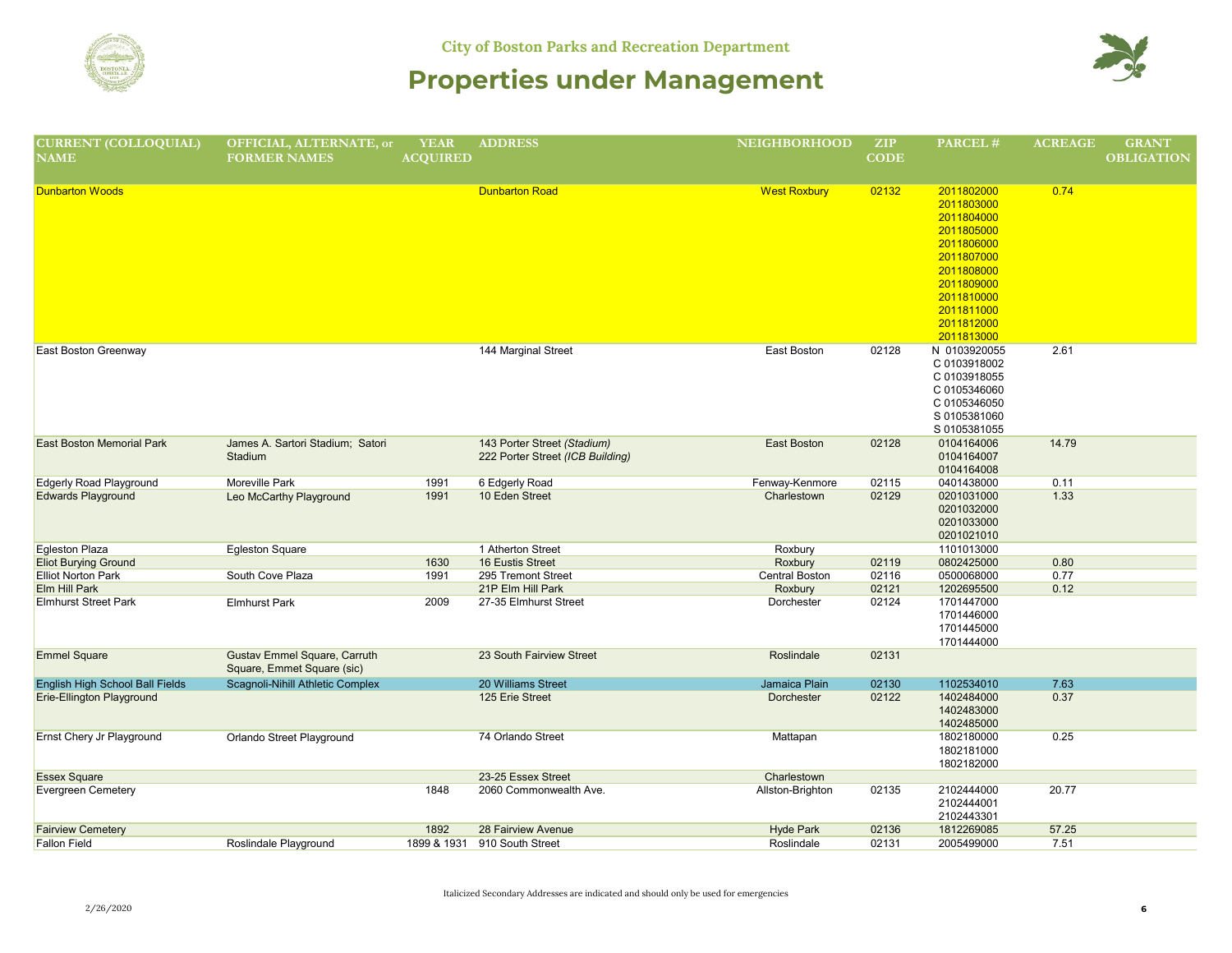

| <b>CURRENT (COLLOQUIAL)</b>                           | OFFICIAL, ALTERNATE, or                               | <b>YEAR</b>     | <b>ADDRESS</b>                                                          | <b>NEIGHBORHOOD</b>                   | ZIP            | PARCEL#                  | <b>ACREAGE</b> | <b>GRANT</b>      |
|-------------------------------------------------------|-------------------------------------------------------|-----------------|-------------------------------------------------------------------------|---------------------------------------|----------------|--------------------------|----------------|-------------------|
| <b>NAME</b>                                           | <b>FORMER NAMES</b>                                   | <b>ACOUIRED</b> |                                                                         |                                       | <b>CODE</b>    |                          |                | <b>OBLIGATION</b> |
|                                                       |                                                       |                 |                                                                         |                                       |                |                          |                |                   |
| <b>Faneuil Square</b>                                 | Dock Square; Faneuil Hall                             |                 | 1P Faneuil Hall Square                                                  | <b>Central Boston</b>                 | 02109          | 0303687000               | 0.88           |                   |
|                                                       | Square; Market Square                                 |                 |                                                                         |                                       |                |                          |                |                   |
| Father Jack Play Area                                 | Monsignor John Roussin Park,                          | 1927            | 345 Walnut Avenue                                                       | Roxbury                               |                | 1101679000               | 0.32           |                   |
|                                                       | Msgr. John Roussin Park; Walnut                       |                 |                                                                         |                                       |                |                          |                |                   |
|                                                       | Park Play Area                                        |                 |                                                                         |                                       |                |                          |                |                   |
| Fenelon Street Playground                             |                                                       | 2005            | 20 Fenelon Street                                                       | Roxbury                               | 02121          | 1401014000               | 0.18           |                   |
|                                                       |                                                       |                 |                                                                         |                                       |                | 1401025000               |                |                   |
| Fern Square<br><b>Fernald Terrace Rock Urban Wild</b> | <b>Collins Square</b>                                 |                 | 1 Fern Street<br><b>400 Quincy Street</b>                               | Allston-Brighton<br><b>Dorchester</b> | 02134<br>02125 | 2201194000<br>1502903000 | 0.04<br>0.06   |                   |
| Fidelis Way Park                                      | Overlook Park                                         | 1972            | 19P Jette Court                                                         | Allston-Brighton                      | 02135          | 2101830100               | 5.10           |                   |
| <b>Flaherty Park</b>                                  | John J. Flaherty Jr. Park; West                       | 1909            | 130 B Street                                                            | South Boston                          | 02127          | 0601252000               | 0.25           |                   |
|                                                       | 3rd St. Playground                                    |                 |                                                                         |                                       |                |                          |                |                   |
| <b>Flaherty Playground</b>                            | Brookside Ave. Playground;                            | 1925            | 40 Cornwall Street                                                      | Roxbury                               | 02130          | 1102253000               | 1.31           |                   |
|                                                       | Cornwall Playground                                   |                 |                                                                         |                                       |                |                          |                |                   |
| <b>Florida Street Reservation</b>                     |                                                       |                 | Center Median, btwn King & Lonsdale Streets                             |                                       |                |                          | 0.70           |                   |
| Foley Square                                          | Lt. Robert Foley Square;                              |                 | 635 Metropolitan Avenue                                                 | Hyde Park                             |                |                          |                |                   |
|                                                       | Greenwood Square                                      |                 |                                                                         |                                       |                |                          |                |                   |
| Forbes Street Playground                              |                                                       |                 | 60 Forbes Street                                                        | Jamaica Plain                         | 02130          | 1002526000               | 0.09           |                   |
| <b>Foster Street Playground</b>                       | Foster Street Play Area; Foster<br><b>Street Park</b> | 1930            | 15 Foster Street                                                        | <b>Central Boston</b>                 |                | 0302026000               | 0.11           |                   |
| <b>Franklin Park</b>                                  |                                                       | 1883            | 25 Pierpont Road                                                        | Roxbury, Roslindale,                  |                | 1203486000               | 392.16         |                   |
|                                                       |                                                       |                 | 155 Seaver Street (Tiffany Moore)                                       | <b>Dorchester</b>                     |                |                          |                |                   |
|                                                       |                                                       |                 | 450 Walnut Avenue (El Parquesito de la                                  |                                       |                |                          |                |                   |
|                                                       |                                                       |                 | Hermandad)<br>$\overline{1}$                                            |                                       |                |                          |                |                   |
|                                                       |                                                       |                 | Franklin Park Drive (Zoo)<br>1 Jewish War Mem Veteran's Dr (Club House) |                                       |                |                          |                |                   |
|                                                       |                                                       |                 | 100 Jewish War Memorial Veteran's Dr (Mtce Yard)                        |                                       |                |                          |                |                   |
|                                                       |                                                       |                 | 35 American Legion Hwy (Mother's Rest)                                  |                                       |                |                          |                |                   |
|                                                       |                                                       |                 |                                                                         |                                       |                |                          |                |                   |
| Franklin Square                                       |                                                       | 1849            | 1530 Washington Street                                                  | South End                             | 02118          | 0801384000               | 2.48           |                   |
| Fredericks Middle School Playground                   | Brunswick-King Play Area;                             | 1974            | 270P Columbia Road                                                      | Roxbury                               | 02121          | 1400368000               | 5.13           |                   |
|                                                       | <b>Brunswick Park</b>                                 |                 |                                                                         |                                       |                | 1400413000               |                |                   |
|                                                       |                                                       |                 |                                                                         |                                       |                | 1400369000               |                |                   |
|                                                       |                                                       |                 |                                                                         |                                       |                | 140037000                |                |                   |
|                                                       |                                                       |                 |                                                                         |                                       |                | 1400412000               |                |                   |
|                                                       |                                                       |                 |                                                                         |                                       |                | 1400411000               |                |                   |
|                                                       |                                                       |                 |                                                                         |                                       |                | 1400410000               |                |                   |
|                                                       |                                                       |                 |                                                                         |                                       |                | 1400367028               |                |                   |
| Frieda Garcia Park                                    |                                                       |                 | 95-111 Clarendon Street                                                 | South End                             |                | 0401142000<br>0401143000 |                |                   |
|                                                       |                                                       |                 |                                                                         |                                       |                | 0401144000               |                |                   |
| <b>Garvey Playground</b>                              | William H. Garvey Playground                          | 1896            | 340 Neponset Avenue                                                     | <b>Dorchester</b>                     | 02122          | 1602436000               | 5.27           |                   |
| <b>Geneva Cliffs Urban Wild</b>                       |                                                       |                 | 275 Geneva Avenue                                                       | <b>Dorchester</b>                     | 02121          | 1401390000               | 1.83           |                   |
| George Wright Golf Course                             | Club House & Golf Course                              | 1930            | 420 West Street                                                         | <b>Hyde Park</b>                      | 02136          | 1811338000               | 156.37         |                   |
|                                                       | <b>McGann Playground</b>                              |                 | 260 West Street                                                         |                                       |                |                          |                |                   |
|                                                       | (Edward J. McGann Park)                               |                 |                                                                         |                                       |                |                          |                |                   |
| Gibbons Playground                                    | James & Eileen Gibbons                                |                 | 23 Delle Avenue                                                         | Roxbury                               | 02120          | (23) 1000531000          | 0.11           |                   |
|                                                       | Playground; Delle Avenue                              |                 |                                                                         |                                       |                | (21) 1000530000          |                |                   |
|                                                       | Playground                                            |                 |                                                                         |                                       |                |                          |                |                   |
| <b>Gladeside Urban Wild</b>                           | Gladeside; Gladeside I                                |                 | <b>12 Gladeside Terrace</b>                                             | <b>Mattapan</b>                       |                | 1800113000               | 10.31          |                   |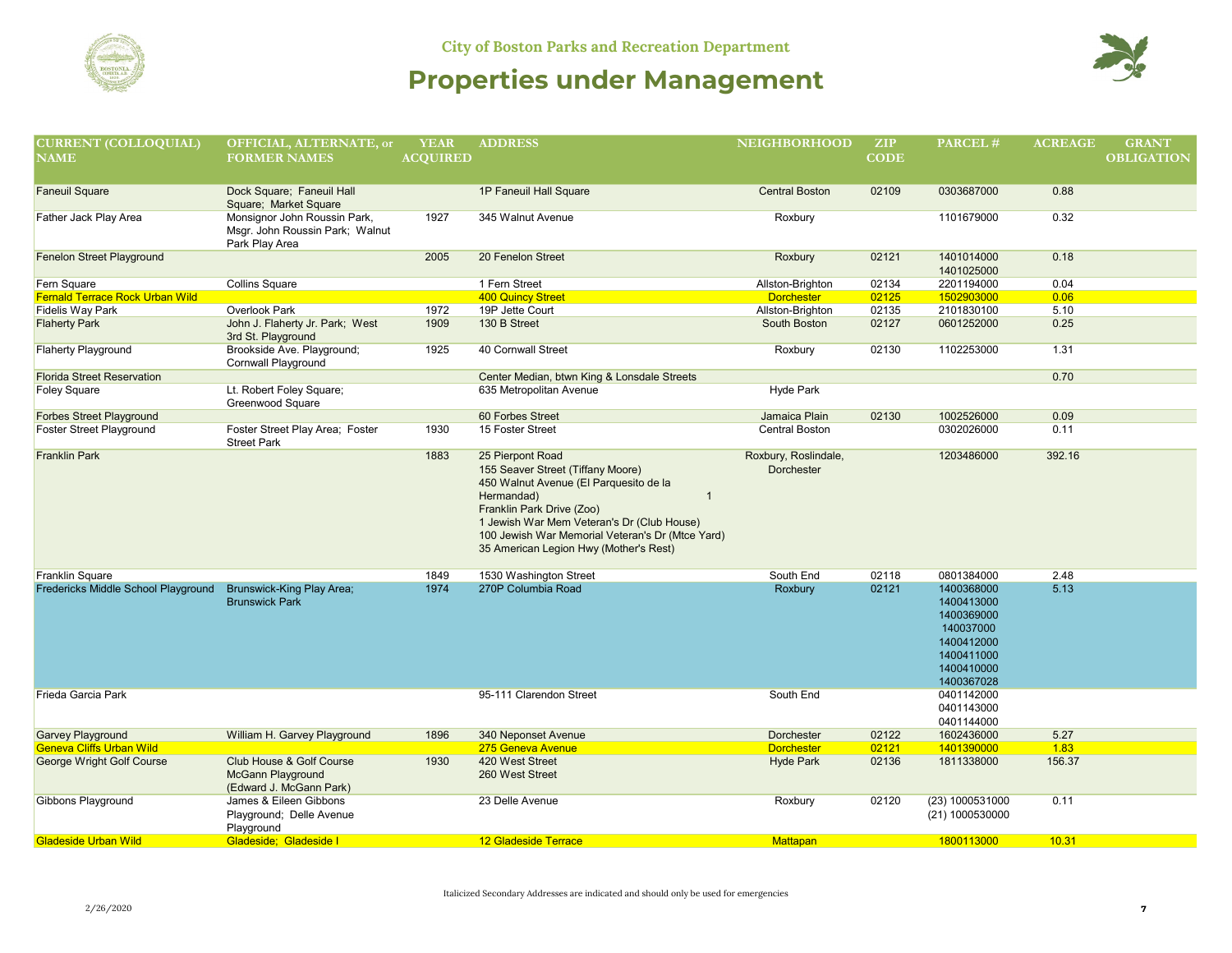

| <b>CURRENT (COLLOQUIAL)</b>   | OFFICIAL, ALTERNATE, or                               | <b>YEAR</b>     | <b>ADDRESS</b>                              | <b>NEIGHBORHOOD</b>   | ZIP         | PARCEL#                  | <b>ACREAGE</b> | <b>GRANT</b>      |
|-------------------------------|-------------------------------------------------------|-----------------|---------------------------------------------|-----------------------|-------------|--------------------------|----------------|-------------------|
| $\overline{\mathbf{NAME}}$    | <b>FORMER NAMES</b>                                   | <b>ACOUIRED</b> |                                             |                       | <b>CODE</b> |                          |                | <b>OBLIGATION</b> |
|                               |                                                       |                 |                                             |                       |             |                          |                |                   |
|                               |                                                       |                 |                                             |                       |             |                          |                |                   |
| Golden Stairs Terrace Park    | <b>Terrace Park</b>                                   | 2008            | 10 Brigham Street                           | East Boston           |             | 0104599000               | 0.23           |                   |
|                               |                                                       |                 |                                             |                       |             | 0104598000               |                |                   |
|                               |                                                       |                 |                                             |                       |             | 0104597000<br>0104596000 |                |                   |
| <b>Goodearl Square</b>        | Alfred B. Goodearl Square; (PWD)                      |                 | 18 Barnes Avenue (the triangle btwn Barnes, | <b>East Boston</b>    |             |                          |                |                   |
|                               |                                                       |                 | Saratoga, and Bayswater)                    |                       |             |                          |                |                   |
| <b>Gourdin Park</b>           | Justice Edward O. Gourdin                             | 2010            | 2405 Washington Street                      | Roxbury               |             | 0903159010               |                |                   |
|                               | Veteran's Memorial Park; Peace                        |                 |                                             |                       |             | 0903160000               |                |                   |
|                               | Park; Dudley Square                                   |                 |                                             |                       |             | 0903220030               |                |                   |
|                               |                                                       |                 |                                             |                       |             | 0903241010               |                |                   |
|                               |                                                       |                 |                                             |                       |             | 0903242010               |                |                   |
| <b>Granary Burying Ground</b> |                                                       | 1660            | 95 Tremont Street                           | <b>Central Boston</b> | 02108       | 0304676000               | 1.85           |                   |
| Grove Hall Plaza              | Pocket Park                                           |                 | 461-465 Blue Hill Avenue                    | Roxbury               |             | 1202528000               | 0.09           |                   |
| <b>Hanlon Square</b>          | <b>Brigham Circle</b>                                 |                 | Francis St. Circ 725 Huntington Avenue      | Jamaica Plain         |             | 1000197500               | 0.05           |                   |
| Hannon Playground             | Mary A. Hannon Playground; Mary                       | 1940            | 621 Dudley Street                           | Dorchester            | 02125       | 1300171000               | 1.97           |                   |
|                               | Hannon Playground                                     |                 |                                             |                       |             | 1300170000               |                |                   |
|                               |                                                       |                 |                                             |                       |             | 1300172000               |                |                   |
|                               |                                                       |                 |                                             |                       |             | 1300173000               |                |                   |
| <b>Harambee Park</b>          | Franklin Field; (The Sportsmen's                      | 1892            | 930 Blue Hill Avenue                        | Mattapan              | 02124       | 1402863000               | 45.56          |                   |
|                               | <b>Tennis &amp; Enrichment Center</b>                 |                 |                                             |                       |             |                          |                |                   |
|                               | leases and maintains 4.4 acres)                       |                 |                                             |                       |             |                          |                |                   |
| Hardiman Playground           | PFC Kevin B. Hardiman                                 | 1948            | 380 Faneuil Street                          | Allston-Brighton      | 02135       | 2203801020               | 1.47           |                   |
|                               | Playground; Tar Park                                  |                 |                                             |                       |             |                          |                |                   |
| <b>Harriet Tubman Square</b>  | Tubman Square; Columbus                               |                 | 450 Columbus Avenue                         | South End             | 02118       |                          | 0.20           |                   |
|                               | Square                                                |                 |                                             |                       |             |                          |                |                   |
| <b>Harvard Mall</b>           | John Harvard Mall                                     | 1943            | 29 Harvard Street                           | Charlestown           | 02129       | 0203709000               | 0.83           |                   |
| <b>Hawes Burying Ground</b>   |                                                       | 1816            | 301 Emerson Street                          | South Boston          | 02127       | 0602574000               | 0.25           |                   |
| Hayes Park                    | James Hayes Park                                      | 1991            | 158 Warren Avenue                           | South End             | 02118       | 0400302000               | 0.28           |                   |
| <b>Hayes Square</b>           |                                                       |                 | 45 Bunker Hill Street                       | Charlestown           | 02129       | 0202640000               | 0.17           |                   |
| <b>Healy Playground</b>       | James F. Healy Playground;<br>Forest Hills Playground | 1902            | 160 Florence Street                         | Roslindale            | 02131       | 1903209000               | 9.54           |                   |
| <b>Heath Square</b>           |                                                       |                 | 65 Heath Street                             | Jamaica Plain         |             | 1002467500               | 0.07           |                   |
| Hemenway Playground           | Mary Hemenway Playground                              | 1919            | 540 Adams Street                            | Dorchester            | 02122       | 1602003000               | 4.40           |                   |
| <b>Henry Square</b>           | Andrew Henry Square, Adams                            | 1913            |                                             | Dorchester            |             |                          | 0.05           |                   |
|                               | Square                                                |                 |                                             |                       |             |                          |                |                   |
| <b>Highland Park</b>          | Fort Hill Park                                        | 1888            | 58 Beech Glen Street                        | Roxbury               | 02119       | 1100592000               | 3.63           |                   |
|                               |                                                       |                 |                                             |                       |             | 1100591000               |                |                   |
| <b>Hiscock Park</b>           |                                                       | 1991            | 168 West Newton Street                      | South End             | 02118       | 0402770000<br>0402771000 | 0.11           |                   |
| <b>Hobart Park</b>            |                                                       | 1970            | 85 Hobart Street                            | Allston-Brighton      | 02135       | 2202935000               | 0.81           |                   |
| <b>Holborn Street Playlot</b> |                                                       |                 | 6 Holborn Street                            | Roxbury               | 02121       | 1202855000               | 0.12           |                   |
| Hooker-Sorrento Playground    | Hooker-Sorrento Streets                               | 1951            | 120 Hooker Street                           | Allston-Brighton      | 02134       | 2200030000               | 1.01           |                   |
|                               | Playground; Hooker Street                             |                 |                                             |                       |             |                          |                |                   |
|                               | Playground                                            |                 |                                             |                       |             |                          |                |                   |
| <b>Horatio Harris Park</b>    | Munroe Park, Fountain Square                          | 1913            | 85 Harold Street                            | Roxbury               | 02119       | 1203435000               | 2.52           |                   |
| Howes Playground              | Gertrude Howes Playground; Big                        | 1930            | 68 Moreland Street                          | Roxbury               | 02119       | 0802922000               | 1.87           |                   |
|                               | Scobie Playground                                     |                 |                                             |                       |             |                          |                |                   |
| <b>Hunt Playground</b>        | Jimmy Lee Hunt Playground;                            | 1924            | 40 Almont Street                            | Mattapan              | 02126       | 1802125000               | 17.05          |                   |
|                               | Hunt/Almont Park; Almont Park;                        |                 |                                             |                       |             |                          |                |                   |
|                               | Tre'Vaughn Matthews Tot Lot                           |                 |                                             |                       |             |                          |                |                   |
|                               | (playlot)                                             |                 |                                             |                       |             |                          |                |                   |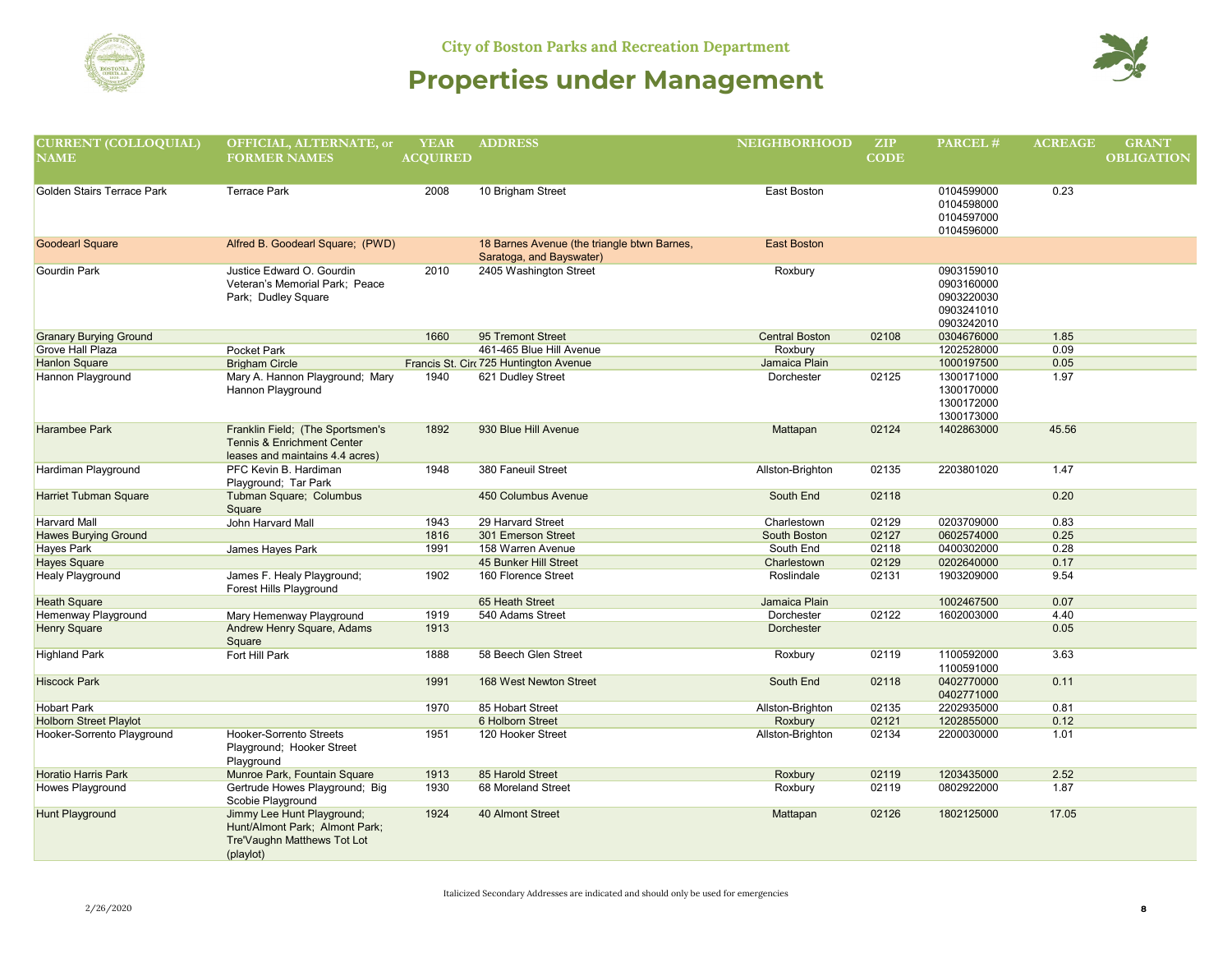



| <b>CURRENT (COLLOQUIAL)</b>                        | OFFICIAL, ALTERNATE, or                                                                               | <b>YEAR</b>     | <b>ADDRESS</b>                                             | <b>NEIGHBORHOOD</b>   | ZIP         | PARCEL#                  | <b>ACREAGE</b> | <b>GRANT</b>      |
|----------------------------------------------------|-------------------------------------------------------------------------------------------------------|-----------------|------------------------------------------------------------|-----------------------|-------------|--------------------------|----------------|-------------------|
| $\overline{\mathbf{NAME}}$                         | <b>FORMER NAMES</b>                                                                                   | <b>ACQUIRED</b> |                                                            |                       | <b>CODE</b> |                          |                | <b>OBLIGATION</b> |
|                                                    |                                                                                                       |                 |                                                            |                       |             |                          |                |                   |
| <b>Hurley Park</b>                                 | Jeremiah Hurley Memorial Park:                                                                        |                 | 0 Wolcott Square                                           | <b>Hyde Park</b>      | 02136       | 1809488500               | 0.16           |                   |
|                                                    | <b>Wolcott Square</b>                                                                                 |                 |                                                            |                       |             |                          |                |                   |
| <b>Hynes Playground</b>                            | Thomas J. Hynes Playground;<br>V.F.W. Playground                                                      | 1950            | 502 VFW Parkway                                            | <b>West Roxbury</b>   | 02132       | 2004130000               | 6.36           |                   |
| lacono Playground                                  | Giovanni Dello Iacono Playground;<br>Readville Playground; Richard<br>Ferzoco Play Lot (playlot only) | 1924            | 150 Readville Street                                       | Hyde Park             | 02136       | 1812720000               | 4.91           |                   |
| <b>Iroquois Woods Urban Wild</b>                   |                                                                                                       |                 | <b>50 Iroquois Street</b>                                  | <b>Jamaica Plain</b>  | 02120       | 1001211000               | 1.04           |                   |
| Jackson Square                                     | Viola Square                                                                                          |                 | 58 Chestnut Hill Avenue                                    | Allston-Brighton      | 02135       | 2102849000               | 0.12           |                   |
| <b>Jamaica Pond Park</b>                           | Jamaica Pond; Pine Bank                                                                               |                 | 507 Jamaica Way (Bandstand)<br>345 Jamaica Way (Pine Bank) | Jamaica Plain         | 02130       | 1902186000               | 97.70          |                   |
| Jeep Jones Park                                    | Clarence "Jeep" Jones Park                                                                            | 1974            | 221 Roxbury Street                                         | Roxbury               | 02119       | 0903340000               | 1.68           |                   |
| Jefferson Playground                               |                                                                                                       | 1924            | 10 Grotto Glen Road                                        | Jamaica Plain         | 02130       | 1001672000               | 3.30           |                   |
| John Eliot Square                                  |                                                                                                       |                 | 45 John Elliot Square                                      | Roxbury               | 02119       | 0903294500               | 0.07           |                   |
| Jones Square                                       | Lt. Parker B. Jones Square                                                                            |                 | 80 Milton Avenue                                           | <b>Hyde Park</b>      |             |                          |                |                   |
| Joslin Park                                        | Longwood Park                                                                                         |                 | 10 Joslin Place                                            | Fenway-Kenmore        | 02215       | 0401966000               | 0.30           |                   |
| Joyce Playground                                   | William. F. Joyce Playground;<br>Joyce-Union Playground; Union<br><b>Street Playground</b>            | 1949            | 80 Union Street                                            | Allston-Brighton      | 02135       | 2102798000               | 1.31           |                   |
| King Street Play Area                              | Play Space #4                                                                                         | 1943            | 239 Roxbury Street                                         | Roxbury               |             | 0903422000               | 0.13           |                   |
| Kings Chapel Burying Ground                        | King's Chapel Burying Ground                                                                          | 1630            | <b>40 Tremont Street</b>                                   | <b>Central Boston</b> | 02108       | 0302858000               | 0.43           |                   |
| Kittredge Park                                     | Alvah Kittredge Park; Alvah<br>Kittredge Square; Kittredge<br>Square; Lewis Park; Highland<br>Park    |                 | 2P Kittredge Park                                          | Roxbury               | 02119       | 0903512000               | 0.12           |                   |
| L Street Beach                                     |                                                                                                       |                 | 1663 Columbia Road                                         | South Boston          | 02127       | 0702442000               | 5.57           |                   |
| Lambert Avenue Playground                          |                                                                                                       |                 | 45 Lambert Avenue                                          | Roxbury               | 02119       | 0903651000               | 0.67           |                   |
| Langone Park                                       | Joseph & Clementine Langone<br>Park                                                                   | 1973            | 529-543 Commercial Street                                  | <b>Central Boston</b> | 02109       | 0303057000               | 2.34           |                   |
| Laviscount Park                                    | Rev. Samuel L. Laviscount Park;<br><b>Townsend Street Plaza</b>                                       | 1941            | 80 Humboldt Avenue                                         | Roxbury               | 02121       | 1201975000               | 0.70           |                   |
| <b>Lincoln Square</b>                              | Abraham Lincoln Square; Park<br>Square; Emancipation Park                                             |                 | 2 Columbus Avenue                                          | <b>Central Boston</b> | 02116       | 0500811000               | 0.05           |                   |
| Lincoln Square                                     |                                                                                                       |                 | 755 East Fourth Street                                     | South Boston          | 02127       | 0602602000               | 0.20           |                   |
| Linwood Park                                       |                                                                                                       |                 | 55P Linwood Street                                         | Roxbury               | 02119       | 0903482000               | 0.07           |                   |
| Little Scobie Playground                           |                                                                                                       |                 | 36 Copeland Street                                         | Roxbury               | 02119       | 1200283000               | 0.79           |                   |
| LoPresti Park                                      | Senator Michael LoPresti Sr. Park;<br>North Ferry Park                                                | 1977            | 33 Sumner Street                                           | <b>East Boston</b>    | 02128       | 0105404000               | 3.37           |                   |
| Madison Park High School Athletic<br><b>Fields</b> | Madison Park High School Fields;<br>White Fund Playground #31                                         |                 | 55 Malcolm X Boulevard                                     | Roxbury               | 02120       | 0902980000               | 9.61           |                   |
| <b>Mahoney Park</b>                                | (PWD)                                                                                                 |                 | 2498 Beacon Street                                         | Allston-Brighton      |             |                          |                |                   |
| <b>Mahoney Square</b>                              | Cornelius J. Mahoney Square;<br>Centre Square; Hyde Square<br>Circle                                  |                 | 399P Centre Street                                         | Jamaica Plain         | 02130       | 1900192500               | 0.06           |                   |
| Malcolm X Park                                     | <b>Washington Park</b>                                                                                |                 | 150 M L King Jr. Boulevard                                 | Roxbury               | 02119       | 1201732000<br>1100270000 | 15.12          |                   |
| Marcella Playground                                | John J. Connolly Playground                                                                           |                 | 260 Highland Street                                        | Roxbury               | 02119       | 1100868000               | 5.09           |                   |
| <b>Market Street Burying Ground</b>                |                                                                                                       | 1764            | 380 Market Street                                          | Allston-Brighton      | 02135       | 2202372000               | 0.40           |                   |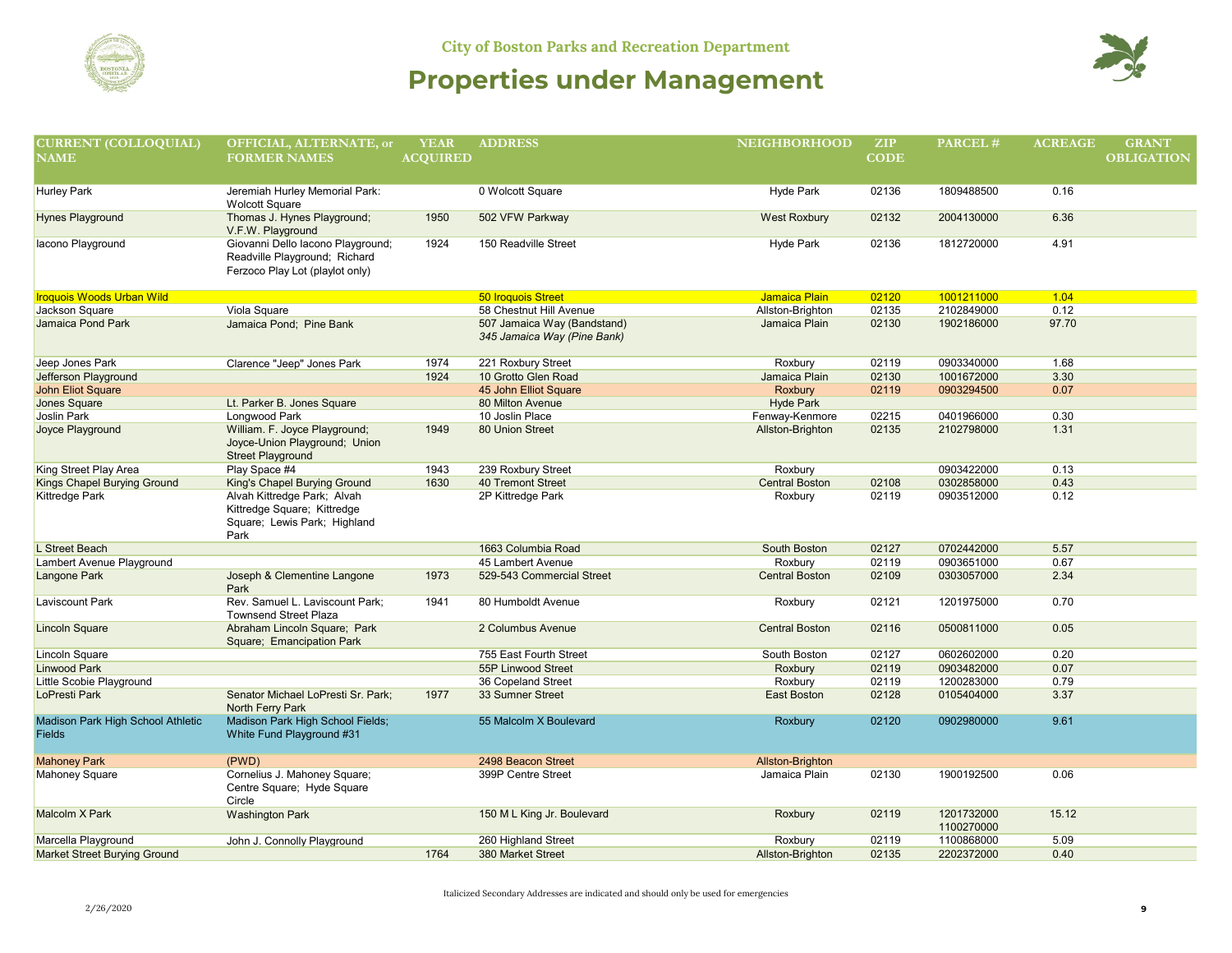

| <b>CURRENT (COLLOQUIAL)</b>         | OFFICIAL, ALTERNATE, or                             | <b>YEAR</b>     | <b>ADDRESS</b>                        | <b>NEIGHBORHOOD</b>     | <b>ZIP</b>  | PARCEL#                            | <b>ACREAGE</b> | <b>GRANT</b>      |
|-------------------------------------|-----------------------------------------------------|-----------------|---------------------------------------|-------------------------|-------------|------------------------------------|----------------|-------------------|
| <b>NAME</b>                         | <b>FORMER NAMES</b>                                 | <b>ACOUIRED</b> |                                       |                         | <b>CODE</b> |                                    |                | <b>OBLIGATION</b> |
|                                     |                                                     |                 |                                       |                         |             |                                    |                |                   |
| <b>Martin's Park</b>                |                                                     |                 | 64 Sleeper Street                     | South Boston            |             | 0602637010                         |                |                   |
|                                     |                                                     |                 |                                       |                         |             | 0602636020                         |                |                   |
|                                     |                                                     |                 |                                       |                         |             | 0602636000                         |                |                   |
| Martin/Hilltop Playground           | Chief John A. Martin Playground;                    | 1979            | 95 Myrtlebank Avenue                  | <b>Dorchester</b>       | 02124       | 1604367000                         | 1.31           |                   |
|                                     | John A. Martin Playground; Hilltop                  |                 |                                       |                         |             |                                    |                |                   |
|                                     | <b>Street Playground</b>                            |                 |                                       |                         |             |                                    |                |                   |
| <b>Mattahunt Woods Urban Wild</b>   | Kennebec/Alabama/Colorado                           |                 | 20 Cannan Street (at Colorado Street) | <b>Mattapan</b>         |             |                                    | 9.61           |                   |
| <b>McConnell Park</b>               | Marsh I, Mattahunt Woods II                         |                 | 50 Canaan Street (at Kennebec St)     |                         | 02125       | 1302238000                         |                |                   |
| McGann Playground                   | Savin Hill Playground<br>(same ID as Geo Wright)    | 1899            | 30 Denny Street<br>240 West Street    | Dorchester<br>Hyde Park |             |                                    | 6.20<br>0.88   |                   |
|                                     | Edward J. McGann Park                               |                 |                                       |                         |             |                                    |                |                   |
| <b>McKinney Playground</b>          |                                                     | 1930            | 74 Faneuil Street                     | Allston-Brighton        | 02135       | 2202540000                         | 5.89           |                   |
| McLaughlin Playground               | Joseph D. McLaughlin Playground;                    | 1912            | 239 Parker Hill Ave.                  | Jamaica Plain           | 02120       | 1001214000                         | 11.73          |                   |
|                                     | McLaughlin Field; Parker Hill                       |                 |                                       |                         |             |                                    |                |                   |
|                                     | Playground                                          |                 |                                       |                         |             |                                    |                |                   |
| McLean Playground                   | Arthur F. McLean Playground; St.                    | 1917            | 550 Bennington Street                 | <b>East Boston</b>      | 02128       | 0100797000                         | 0.43           |                   |
|                                     | Mary's Playground                                   |                 |                                       |                         |             |                                    |                |                   |
| Medal of Honor Park                 | Independence Square                                 | 1897            | 775 East First Street                 | South Boston            | 02127       | 0603699000                         | 6.18           |                   |
|                                     | (Same Parcel Info as Christopher                    |                 |                                       |                         |             |                                    |                |                   |
| <b>Mellone Park</b>                 | Lee Playground)<br>Raymond V. Mellone Park; Library | 2012            | 288-308 North Harvard Street          |                         | 02134       | 2200350100                         |                |                   |
|                                     | Park; Allston Library Park                          |                 |                                       | Allston-Brighton        |             |                                    |                |                   |
|                                     |                                                     |                 |                                       |                         |             |                                    |                |                   |
| Mendoza Square                      |                                                     |                 | 435 Bennington St.                    | <b>East Boston</b>      | 02128       |                                    | 0.03           |                   |
| <b>Menino Park</b>                  | Mayor Thomas M. Menino Park;                        |                 |                                       | Charlestown             | 02129       | 0203517800 (part)                  |                |                   |
|                                     | Thomas M. Menino Park                               |                 |                                       |                         |             |                                    |                |                   |
| <b>Millennium Park</b>              | Gardner St. Park; (PWD)                             |                 | <b>300 Gardner Street</b>             | <b>West Roxbury</b>     | 02132       | 2009010000 (Part of 91.65 (Part of |                |                   |
|                                     |                                                     |                 |                                       |                         |             | Parcel)                            | Parcel)        |                   |
| <b>Mission Hill Playground</b>      | Sheehy/Smith Playground                             | 1913            | 60 Smith Street                       | Jamaica Plain           | 02120       | 1000011000                         | 2.69           |                   |
| <b>Moakley Park</b>                 | Joe Moakley Park; Joseph                            |                 | 1005 Columbia Road                    | South Boston            | 02127       | 0700541000                         | 58.77          |                   |
|                                     | Moakley Park; Columbus Park                         |                 |                                       |                         |             |                                    |                |                   |
| Monsignor Reynolds Playground       | Msgr. Reynolds Playground;                          |                 | 5 Msgr. Reynolds Way                  | South End               | 02118       | 0801208000                         | 0.31           |                   |
|                                     | <b>Reynolds Playground</b>                          |                 |                                       |                         |             |                                    |                |                   |
| <b>Monterey Hilltop</b>             |                                                     |                 | <b>700 Beechmont Street</b>           | <b>Hyde Park</b>        | 02136       | <b>Multiple Parcel ID's</b>        | 4.12           |                   |
| <b>Mothers Rest at Four Corners</b> | Mother's Rest at Four Corners;                      |                 | 410 Washington Street                 | Dorchester              | 02124       | 1702439000                         | 1.12           |                   |
|                                     | <b>Corbett Park</b>                                 |                 |                                       |                         |             | 1702438000                         |                |                   |
|                                     |                                                     |                 |                                       |                         |             | 1702437000                         |                |                   |
|                                     |                                                     |                 |                                       |                         |             | 170243600                          |                |                   |
|                                     |                                                     |                 |                                       |                         |             |                                    |                |                   |
| Mount Bowdoin Green                 | Mt. Bowdoin Green                                   |                 | 18 Bowdoin Avenue                     | Dorchester              | 02121       | 1401202000                         | 0.54           |                   |
| <b>Mount Hope Cemetery</b>          | Mt. Hope Cemetery                                   | 1851            | 355 Walk Hill Street                  | Roslindale              | 02131       | 1806135000                         | 129.79         |                   |
| Mount Pleasant Play Area            | Mt. Pleasant Play Area                              |                 | 30 Mt. Pleasant Ave.                  | Roxbury                 | 02119       | 0802694000                         | 0.31           |                   |
|                                     |                                                     |                 |                                       |                         |             | 0802693000<br>0802668001           |                |                   |
|                                     |                                                     |                 |                                       |                         |             | 0802692000                         |                |                   |
| <b>Mozart Street Playground</b>     | Mozart Playground; John F.                          | 1959            | 10 Mozart Street                      | Jamaica Plain           | 02130       | 1002268000                         | 0.81           |                   |
|                                     | <b>Holland Playground</b>                           |                 |                                       |                         |             |                                    |                |                   |
| <b>Mullen Square</b>                | Drohan Square, Edison Green                         |                 | 24 Edison Green                       | Dorchester              | 02125       | 1301906000                         | 0.23           |                   |
| <b>Murphy Playground</b>            | Carolina Avenue Playground                          | 1912            | 20 Child Street                       | Jamaica Plain           | 02130       | 1103019000                         | 2.60           |                   |
| Myrtle Street Playground            |                                                     | 1949            | 50 Myrtle Street                      | Back Bay-Beacon Hill    | 02114       | 0501878000                         | 0.15           |                   |
|                                     |                                                     |                 |                                       |                         |             |                                    |                |                   |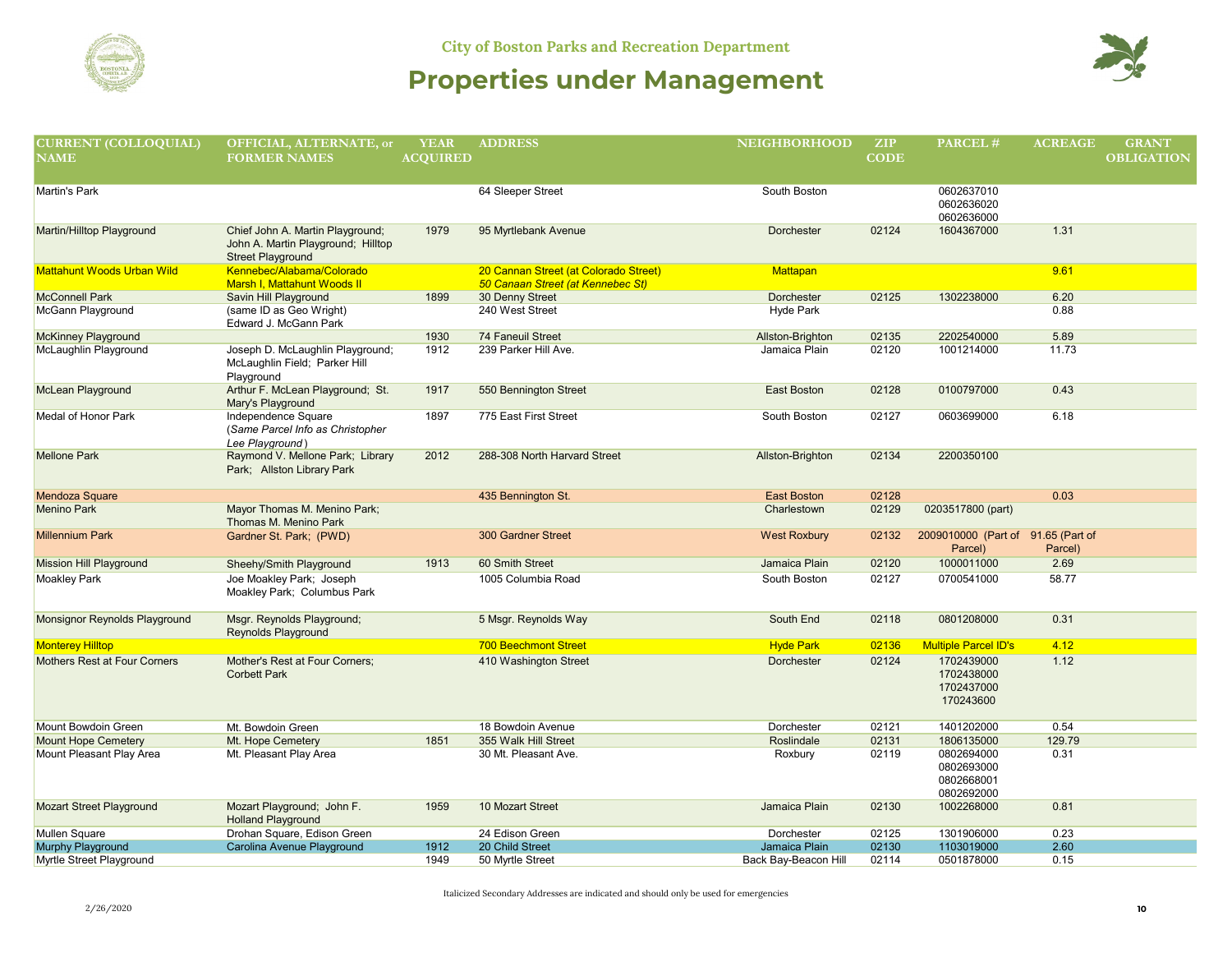

| <b>CURRENT (COLLOQUIAL)</b>                                                            | OFFICIAL, ALTERNATE, or                          | <b>YEAR</b>     | <b>ADDRESS</b>                             | <b>NEIGHBORHOOD</b>         | <b>ZIP</b>     | PARCEL#                  | <b>ACREAGE</b> | <b>GRANT</b>      |
|----------------------------------------------------------------------------------------|--------------------------------------------------|-----------------|--------------------------------------------|-----------------------------|----------------|--------------------------|----------------|-------------------|
| $\overline{\mathbf{N}}\overline{\mathbf{A}}\overline{\mathbf{M}}\overline{\mathbf{E}}$ | <b>FORMER NAMES</b>                              | <b>ACOUIRED</b> |                                            |                             | <b>CODE</b>    |                          |                | <b>OBLIGATION</b> |
|                                                                                        |                                                  |                 |                                            |                             |                |                          |                |                   |
|                                                                                        |                                                  |                 |                                            |                             |                |                          |                |                   |
| Nellie Miranda Memorial Park                                                           | <b>Belden Street Play Area</b>                   |                 | 39-41 Belden Street                        | Dorchester                  | 02125          | 0703887000<br>0703888000 | 0.08           |                   |
| Nira Rock                                                                              | Nira Rock Urban Wild; Nira                       |                 | 22 Nira Avenue                             | Jamaica Plain               | 02130          | 1001697000               | 1.36           |                   |
|                                                                                        | Avenue Rock                                      |                 |                                            |                             |                | Multiple Parcels         |                |                   |
| <b>North Square</b>                                                                    | (PIC/PWD)                                        |                 | 1P North Square                            | <b>Central Boston</b>       |                | 0303223500               | 0.07           |                   |
| Noyes Playground                                                                       | John H. L. Noyes Playground                      | 1909            | 86 Boardman Street                         | East Boston                 | 02128          | 0100524000               | 8.22           |                   |
| Oak Square                                                                             |                                                  | 1948            | 430 Faneuil Street                         | Allston-Brighton            | 02135          | 2203371000               | 0.27           |                   |
| Oakview Terrace                                                                        |                                                  |                 | 36P Oakview Terrace                        | Jamaica Plain               | 02130          | 1900315500               |                |                   |
| O'Connor Park                                                                          | Daniel E. O'Connor Park; Port                    |                 | 20 Water Street                            | Dorchester                  |                | 1602690000               | 0.14           |                   |
|                                                                                        | Norfolk Park; Doucette Square                    |                 |                                            |                             |                |                          |                |                   |
| O'Day Playground                                                                       | Thomas F. O'Day Playground                       | 1960            | 75 West Newton Street                      | South End                   | 02118          | 0900336000               | 0.72           |                   |
| <b>O'Donnell Square</b>                                                                | Monsignor O'Donnell Square;                      |                 | 4 O'Donnell Square (Traffic Island)        | <b>Dorchester</b>           |                |                          | 0.05           |                   |
|                                                                                        | <b>Spaulding Square</b>                          |                 | 8 O'Donnell Square (160239500)             |                             |                | 160239500                |                |                   |
| <b>Olmsted Park</b>                                                                    | Daisy Field                                      | 1890            | 217 Jamaicaway                             | Jamaica Plain               | 02130          | 1001585000               | 42.96          |                   |
|                                                                                        |                                                  |                 |                                            |                             |                |                          |                |                   |
| <b>Orton Field</b>                                                                     | <b>Condon School Playground</b>                  |                 | 200 D Street                               | South Boston                | 02127          | 0600312000               | 1.49           |                   |
| Pagel Playground                                                                       |                                                  |                 | 365 Hyde Park Ave.                         | Roslindale                  | 02130          | 1904588001               | 2.73           |                   |
|                                                                                        |                                                  |                 |                                            |                             |                | 1904588000               |                |                   |
| Paris Street Playground                                                                |                                                  | 1912            | 115 Paris Street                           | East Boston                 | 02128          | 0105745000               | 0.79           |                   |
| <b>Parker Hilltop</b>                                                                  | <b>Parker Hilltop Urban Wild</b>                 |                 | <b>225 Parker Hill Avenue</b>              | Jamaica Plain               | 02120          | 1001213000 (part of      | 1.58           |                   |
|                                                                                        |                                                  |                 |                                            |                             |                | parcel)                  |                |                   |
| <b>Parkman Memorial</b>                                                                | Jamaica Plain Park                               | 1924            | 330 Perkins Street                         | Jamaica Plain               | 02130          | 1902186000               | 6.71<br>2.07   |                   |
| Parkman Playground<br><b>Parley Vale Preserve</b>                                      | Francis Parkman Playground<br>(no public access) |                 | 58 Wachusett Street<br>18-20 Parley Street | Roslindale<br>Jamaica Plain | 02130<br>02130 | 1904607000<br>1900901000 | 0.70           |                   |
|                                                                                        |                                                  |                 |                                            |                             |                | 1900902000               |                |                   |
|                                                                                        |                                                  |                 |                                            |                             |                | 1900903000               |                |                   |
| Paul Gore Street Park                                                                  | Paul Gore St Garden; Paul Gore                   |                 | 60 Paul Gore Street                        | Jamaica Plain               | 02130          | 1900248000               | 0.73           |                   |
|                                                                                        | St Playground                                    |                 |                                            |                             |                |                          |                |                   |
| <b>Paul Revere Mall</b>                                                                | The Prado                                        | 1925            | 370 Hanover Street                         | <b>Central Boston</b>       | 02113          | 0302074000               | 0.79           |                   |
| Peabody Square                                                                         | Ashmont Square                                   |                 | 2 Peabody Square                           | Dorchester                  | 02125          |                          | 0.05           |                   |
| Penniman Road Play Area                                                                | Penniman-Hano Play Area; Hano                    | 1945            | 25 Penniman Road                           | Allston-Brighton            | 02134          | 2201781000               | 0.76           |                   |
|                                                                                        | Play Area; Penniman Road                         |                 |                                            |                             |                | 2201782000               |                |                   |
|                                                                                        | Garden (part of Penniman Road                    |                 |                                            |                             |                | 2201783000               |                |                   |
|                                                                                        | Play Area)                                       |                 |                                            |                             |                | 2201784000               |                |                   |
|                                                                                        |                                                  |                 |                                            |                             |                | 2201785000               |                |                   |
|                                                                                        |                                                  |                 |                                            |                             |                | 2201786000               |                |                   |
|                                                                                        |                                                  |                 |                                            |                             |                | 2201787000               |                |                   |
| Peter Looney Park                                                                      | Rutherford-Union Playground                      | 1912            | 34 Union Street                            | Charlestown                 | 02129          | 0203850000               | 0.27           |                   |
| Peters Park                                                                            | <b>New Rotch</b>                                 | 1974            | 230 Shawmut Ave.                           | South End                   | 02118          | 0306100000               | 3.82           |                   |
|                                                                                        |                                                  |                 |                                            |                             |                | 0306040000               |                |                   |
| Phillips Street Play Area                                                              |                                                  | 1941            | 21 Phillips Street                         | Back Bay-Beacon Hill        | 02108          | 0502198000               | 0.12           |                   |
| <b>Phipps Street Burying Ground</b>                                                    |                                                  | 1630            | 25 Phipps Street                           | Charlestown                 | 02114          | 0202341000               | 1.75           |                   |
| Piemonte Park                                                                          | Gabriel Piemonte Park                            | 1958            | 205 Lasell Street                          | West Roxbury                | 02132          | 2007061000               | 0.09           |                   |
| Polcari Park                                                                           | Capt. Louis Polcari Park; Prince                 | 1897            | 45 Prince Street                           | <b>Central Boston</b>       | 02113          | 0302320000               | 0.29           |                   |
|                                                                                        | <b>Street Playground</b>                         |                 |                                            |                             |                |                          |                |                   |
| Poplar Street Play Area<br>Portsmouth Street Playground                                | Hillside Play Area<br>Murray/Portsmouth Street   | 1951            | 245 Poplar Street<br>35 Portsmouth Street  | Roslindale                  | 02131<br>02135 | 1804684000<br>2200664000 | 0.44<br>4.28   |                   |
|                                                                                        | Playground                                       |                 |                                            | Allston-Brighton            |                |                          |                |                   |
| Porzio Park                                                                            | Joseph Porzio Park; Jefferies                    | 1975            | 14 Jefferies Street                        | East Boston                 | 02128          | 0104416000               | 2.37           |                   |
|                                                                                        | Point Park; Waterfront Park                      |                 |                                            |                             |                |                          |                |                   |
| <b>Prescott Square</b>                                                                 | Sousa Square?                                    |                 | 2 Prescott Street                          | <b>East Boston</b>          | 02128          | 0103200000               | 0.28           |                   |
|                                                                                        |                                                  |                 |                                            |                             |                |                          |                |                   |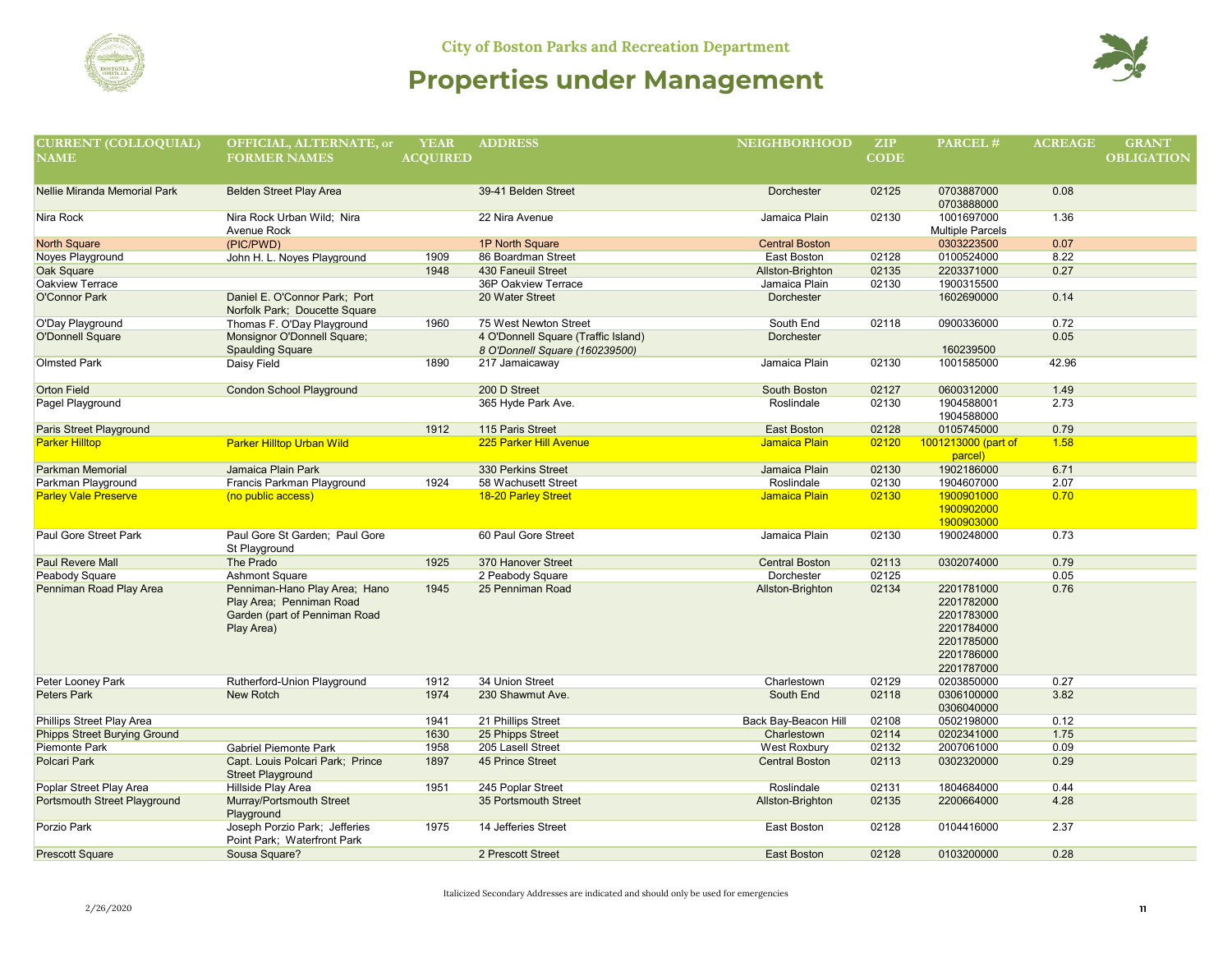



| <b>CURRENT (COLLOQUIAL)</b>        | OFFICIAL, ALTERNATE, or                                        | <b>YEAR</b>     | <b>ADDRESS</b>                                | <b>NEIGHBORHOOD</b>   | ZIP         | PARCEL#          | <b>ACREAGE</b> | <b>GRANT</b>      |
|------------------------------------|----------------------------------------------------------------|-----------------|-----------------------------------------------|-----------------------|-------------|------------------|----------------|-------------------|
| <b>NAME</b>                        | <b>FORMER NAMES</b>                                            | <b>ACOUIRED</b> |                                               |                       | <b>CODE</b> |                  |                | <b>OBLIGATION</b> |
|                                    |                                                                |                 |                                               |                       |             |                  |                |                   |
| Public Garden                      |                                                                | 1823            | 4 Charles Street                              | Back Bay-Beacon Hill  | 02116       | 0501259000       | 23.48          |                   |
| <b>Public Grounds</b>              |                                                                |                 | Cambridge & Henshaw Streets                   | Allston-Brighton      |             | 2202388000       | 0.50           |                   |
| Puddingstone Garden                | Puddingstone Garden Urban Wild;                                |                 | 330 Seaver Street                             | Roxbury               | 02121       | 1400829000       | 0.57           |                   |
|                                    | Seaver Street Park                                             |                 |                                               |                       |             | 1400831000       |                |                   |
|                                    |                                                                |                 |                                               |                       |             | 1400830000       |                |                   |
|                                    |                                                                |                 |                                               |                       |             | 1400828000       |                |                   |
| Puopolo Playground                 | George A. Scigliano Park (official                             |                 | 517 Commercial Street                         | <b>Central Boston</b> | 02109       | (517) 0303055000 | 2.09           |                   |
|                                    | name of park); North End Park;<br>North End Beach; Andrew      |                 |                                               |                       |             | (520) 0303056000 |                |                   |
|                                    | Puopolo Jr. Field (official name of                            |                 |                                               |                       |             |                  |                |                   |
|                                    | field within park)                                             |                 |                                               |                       |             |                  |                |                   |
| Putman Square                      | Sousa Square?                                                  |                 | 70 Putnam Street                              | East Boston           |             | 0103148000       | 0.26           |                   |
| <b>Quincy Street Play Area</b>     |                                                                |                 | 65 Quincy Street                              | Roxbury               | 02121       | 1202881000       | 0.53           |                   |
| Quincy/Stanley Street Play Area    | Quincy Stanley Play Area; Stanley                              | 1955            | 21 Stanley Street                             | Dorchester            | 02125       | 1502974000       | 0.37           |                   |
|                                    | Street Play Area                                               |                 |                                               |                       |             |                  |                |                   |
| Rachel Revere Square               |                                                                | 1945            | 200 North Street                              | <b>Central Boston</b> |             | 0303252000       | 0.08           |                   |
| <b>Ramler Park</b>                 | Dorothy and David Ramler Park                                  |                 | 130 Peterborough Street                       | Fenway-Kenmore        | 02459       | 2100030000       | 0.53           |                   |
| <b>Ramsay Park</b>                 | David L. Ramsay Park; Derby                                    | 1974            | 1917 Washington Street                        | South End             | 02118       | 0901480000       | 5.49           |                   |
|                                    | Park; Derby-Ramsay Park                                        |                 |                                               |                       |             |                  |                |                   |
| <b>Reservation Road Park</b>       | Mother Brook II & Mother Brook III<br>Urban Wilds              |                 | 151 Reservation Road                          | Hyde Park             | 02136       | 1812162000       | 6.20           |                   |
| Reverend Loesch Family Park        | Reverend Doctor Loesch Family                                  | 1899            | 20 Wainwright Street                          | <b>Dorchester</b>     |             | 1601398000       | 2.25           |                   |
|                                    | Park                                                           |                 |                                               |                       |             |                  |                |                   |
|                                    | <b>Ashmont Playground</b>                                      |                 |                                               |                       |             |                  |                |                   |
|                                    | <b>Wainwright Park</b>                                         |                 |                                               |                       |             |                  |                |                   |
| Ringer Playground                  | Cronin-Wainwright Park<br>Stanley A. Ringer Playground         | 1916            | 85 Allston Street                             | Allston-Brighton      | 02134       | 2101101000       | 10.26          |                   |
| <b>Ringgold Park</b>               | Ringgold Street Play Area;                                     | 1965            | 10 Ringgold Street                            | South End             | 02118       | 0305913000       | 0.38           |                   |
|                                    | Hanson Street Play Area                                        |                 |                                               |                       |             | 0305912000       |                |                   |
|                                    |                                                                |                 |                                               |                       |             | 0305911000       |                |                   |
| <b>Ripley Playground</b>           |                                                                | 1913            | 25 Ripley Road                                | Dorchester            | 02121       | 1401485000       | 0.83           |                   |
| <b>Rivermoor Urban Wild</b>        | <b>Rivermoor III</b>                                           |                 | <b>150 Rivermoor Street</b>                   | <b>West Roxbury</b>   |             | 2009228030       | 0.50           |                   |
| Riverway                           | The Riverway                                                   | 1890            | 440 Park Drive; 300 Park Drive (Sears Parcel) | Fenway-Kenmore,       | 02215       | 0401965000       | 15.24          |                   |
|                                    |                                                                |                 |                                               | Jamaica Plain         |             | 0401994000       |                |                   |
|                                    |                                                                |                 |                                               |                       |             | 1000318000       |                |                   |
|                                    |                                                                |                 |                                               |                       |             | 0401994001       |                |                   |
|                                    |                                                                |                 |                                               |                       |             | (Sears Parcel)   |                |                   |
| <b>Roberts Playground</b>          | Thomas J. Roberts Playground;<br>Dunbar Avenue Playground      | 1930            | 56 Dunbar Avenue                              | Dorchester            | 02124       | 1701747000       | 10.19          |                   |
| <b>Rockledge Street Urban Wild</b> |                                                                |                 | 5 Rockledge Street                            | <b>Roxbury</b>        | 02119       | 0903698000       |                |                   |
|                                    |                                                                |                 |                                               |                       |             | 0903696000       |                |                   |
|                                    |                                                                |                 |                                               |                       |             | 0903697000       |                |                   |
|                                    |                                                                |                 |                                               |                       |             | 0903699000       |                |                   |
|                                    |                                                                |                 |                                               |                       |             | 0903708000       |                |                   |
| <b>Rogers Park</b>                 | Thomas Galvin Park; Rogers-<br>Galvin Park; Galvin Ball Fields | 1899            | 30 Rogers Park Avenue                         | Allston-Brighton      | 02135       | 2205190000       | 8.17           |                   |
| Ronan Park                         | Mount Ida Playground                                           | 1912            | 92 Mt. Ida Road                               | Dorchester            | 02122       | 1501590000       | 11.27          |                   |
| Roslindale Wetlands Urban Wild     | <b>Eldon Street Urban Wild</b>                                 |                 | 40 Selwyn Street                              | Roslindale            |             |                  | 5.41           |                   |
| Ross Playground                    | Wesley G. Ross Playground;                                     | 1936            | 145 Westminster Street                        | Hyde Park             | 02136       | 1807056000       | 13.04          |                   |
|                                    | Wood Avenue Playground                                         |                 |                                               |                       |             |                  |                |                   |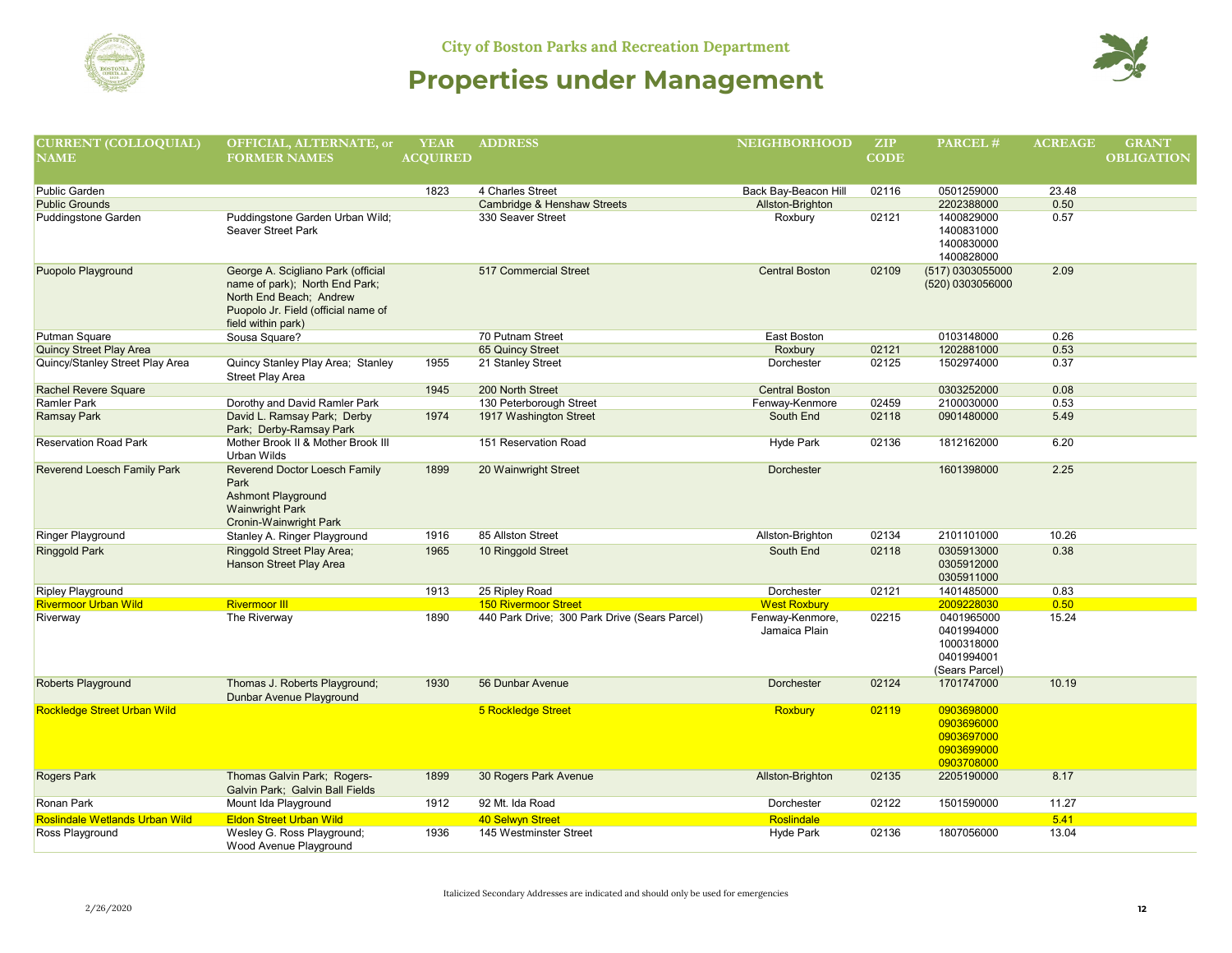



| <b>CURRENT (COLLOQUIAL)</b>    | OFFICIAL, ALTERNATE, or                                                               | <b>YEAR</b>     | <b>ADDRESS</b>                       | <b>NEIGHBORHOOD</b>   | ZIP         | PARCEL#                                | <b>ACREAGE</b> | <b>GRANT</b>      |
|--------------------------------|---------------------------------------------------------------------------------------|-----------------|--------------------------------------|-----------------------|-------------|----------------------------------------|----------------|-------------------|
| <b>NAME</b>                    | <b>FORMER NAMES</b>                                                                   | <b>ACQUIRED</b> |                                      |                       | <b>CODE</b> |                                        |                | <b>OBLIGATION</b> |
| Rossmore-Stedman Park          | Rossmore & Stedman Street Park:<br>Rossmore-Stedman Tot Lot                           | 1977            | 40 Rossmore Street                   | Jamaica Plain         | 02130       | 1102791000                             | 0.07           |                   |
| <b>Rotch Playground</b>        | Lester J. Rotch Playground;<br>Randolph Street Playground                             | 1903            | 30 Randolph Street                   | South End             | 02118       | 0306535000                             | 2.75           |                   |
| <b>Rutland Square</b>          |                                                                                       |                 | 1P Rutland Square                    | South End             | 02118       | 0402731500                             | 0.16           |                   |
| Ryan Play Area                 | Robert F. Ryan Play Area; Harbor<br>View Street Play Area                             | 1960            | 960 Dorchester Avenue                | Dorchester            | 02125       | 1303044000                             | 0.63           |                   |
| <b>Ryan Playground</b>         | John J. Ryan Playground;<br><b>Charlestown Playground</b>                             | 1891            | 75 Alford Street                     | Charlestown           | 02129       | 0201830000                             | 8.97           |                   |
| Savin Hill Park                |                                                                                       | 1909            | 25 Caspian Way                       | Dorchester            | 02125       | 1302499000                             | 8.29           |                   |
| Shangri-La Community Garden    | part of Almont Park                                                                   |                 | access gained from 74 Orlando Street | Mattapan              |             |                                        |                |                   |
| <b>Sharons Park</b>            | Sharon's Park belongs to DCR                                                          | 2009            | 840 Columbia Road                    | <b>Dorchester</b>     | 02125       |                                        | 0.31           |                   |
| <b>Shempa Square</b>           | Daniel Shempa Square (MBTA)                                                           |                 | 1310 River Street                    | <b>Hyde Park</b>      |             |                                        |                |                   |
| <b>Sherrin Woods</b>           | <b>Sherrin Street Woods Urban Wild</b>                                                |                 | <b>1 Marston Street</b>              | <b>Hyde Park</b>      | 02136       | 1808200000<br>1808199001               | 23.81          |                   |
| <b>Shubow Park</b>             | Joseph S. Shubow Park; Chiswick<br>Park: Andrew Jackson Davis Jr<br>Tot Lot (playlot) | 1949            | 1825 Commonwealth Avenue             | Allston-Brighton      | 02135       | 2102536000                             | 0.74           |                   |
| Smith Playground               | William F. Smith Playground;<br>North Brighton Playground                             | 1894            | 235 Western Ave.                     | Allston-Brighton      | 02134       | 2200542000                             | 14.80          |                   |
| <b>Soldiers Monument</b>       |                                                                                       |                 | 1 South Street                       | Jamaica Plain         | 02130       | 1901530000                             | 0.13           |                   |
| South End Library Park (BPL)   |                                                                                       | 1973            | 695 Tremont Street                   | South End             | 02118       | 0402730000                             | 0.17           |                   |
| South End South Burying Ground |                                                                                       | 1810            | 1620 Washington Street               | South End             | 02118       | 0801390000                             | 1.48           |                   |
| South Street Mall & Courts     | South Street Mall; South Street<br>Courts                                             |                 | 52 South Street                      | Jamaica Plain         | 02130       | 1901252000                             | 0.42           |                   |
| Spectacle Island               | Krystal Campbell Gazebo                                                               |                 | 5 Spectacle Island                   | <b>Harbor Islands</b> | 02128       | 0107073000                             | 8.86           |                   |
| St. Helenas Park               | St. Helena's Park; Union Park Stree                                                   | 1991            | 115 Union Park Street                | South End             | 02118       | 0801081010                             | 0.17           |                   |
| St. James Street Park          |                                                                                       | 1966            | 39 St. James Street                  | Roxbury               | 02119       | 1201230000                             | 0.38           |                   |
| Stanley-Bellevue Park          |                                                                                       |                 | 23 Bellevue Street                   | Dorchester            |             | 1502955010<br>1502968010               | 0.35           |                   |
| <b>Statler Park</b>            |                                                                                       | 1925            | 243 Stuart Street                    | <b>Central Boston</b> | 02116       | 0500809000                             | 0.23           |                   |
| <b>Stonehill Park</b>          |                                                                                       |                 | 25 Stonehill Road                    | Hyde Park             | 02136       | 1812281040<br>1812281050<br>1812281060 | 0.32           |                   |
| <b>Sullivan Square</b>         | (PWD)                                                                                 |                 |                                      | Charlestown           |             |                                        |                |                   |
| Sumner-Lamson Playground       | <b>Sumner &amp; Lamson Streets</b><br>Playground                                      | 1955            | 430 Sumner Street                    | East Boston           | 02128       | 0105041000                             | 0.48           |                   |
| <b>Sweeney Playground</b>      | Matthew J. Sweeney Playground                                                         | 1909            | 180 West Fifth Street                | South Boston          | 02127       | 0600572000                             |                |                   |
| <b>Symphony Community Park</b> | <b>Morville Park</b>                                                                  |                 | 39 Edgerly Road                      | Fenway-Kenmore        | 02115       | 0401439000                             | 0.48           |                   |
| <b>Tai Tung Park</b>           |                                                                                       | 1991            | 110 Tyler Street                     | <b>Central Boston</b> | 02111       | 0305123000                             | 0.03           |                   |
| <b>Temple Street Park</b>      |                                                                                       |                 | 46 Temple Street                     | Back Bay-Beacon Hill  |             | 0300010000<br>0300009000               | 0.06           |                   |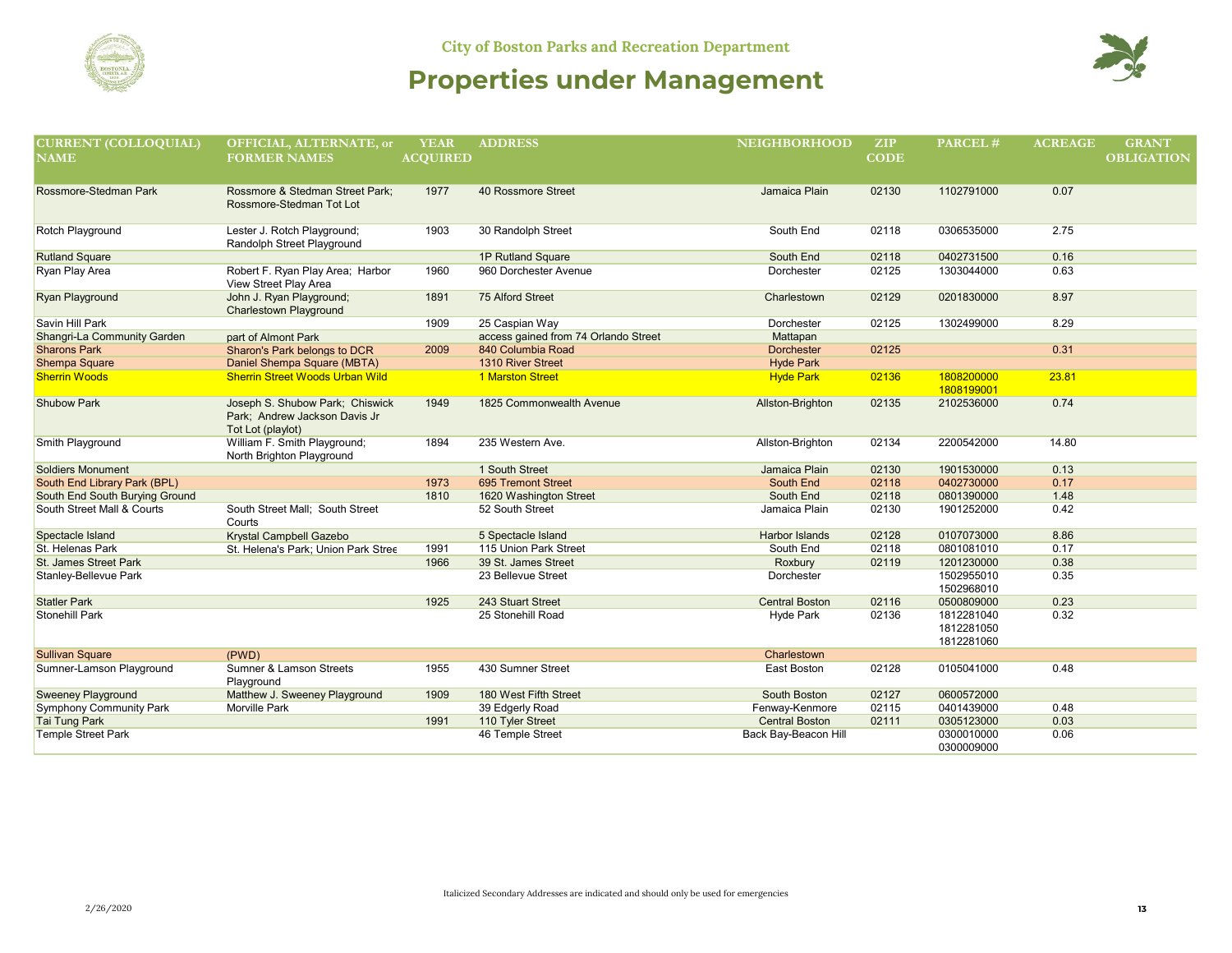



| <b>CURRENT (COLLOQUIAL)</b><br><b>NAME</b>         | OFFICIAL, ALTERNATE, or<br><b>FORMER NAMES</b>                                                    | <b>YEAR</b><br><b>ACQUIRED</b> | <b>ADDRESS</b>                                                               | <b>NEIGHBORHOOD</b>   | ZIP<br><b>CODE</b> | PARCEL#                                                                                                                                  | <b>ACREAGE</b> | <b>GRANT</b><br><b>OBLIGATION</b> |
|----------------------------------------------------|---------------------------------------------------------------------------------------------------|--------------------------------|------------------------------------------------------------------------------|-----------------------|--------------------|------------------------------------------------------------------------------------------------------------------------------------------|----------------|-----------------------------------|
| The Rockies Urban Wild                             | includes the Garden at the Rockies                                                                |                                | <b>148 Marginal Street</b><br>144 Marginal Street (Community Garden section) | <b>East Boston</b>    |                    | 0104571000<br>0104572000<br>0104573000<br>0104574000<br>0104575000<br>0104576000<br>0104577000<br>0104578000<br>0104579000<br>0104580000 | 0.73           |                                   |
| Thetford Evans Playground                          |                                                                                                   | 1955                           | 15 Evans Street                                                              | Mattapan              | 02124              | 1701995000                                                                                                                               | 0.70           |                                   |
| <b>Thompson Square</b>                             | (part is named Preservation Park)                                                                 |                                | 111 Warren Street                                                            | Charlestown           | 02129              | 0200440500                                                                                                                               | 0.07           |                                   |
| <b>Titus Sparrow Park</b>                          | West Rutland Square Park                                                                          | 1953                           | 75 West Rutland Sq.                                                          | South End             | 02116              | 0400834000<br>0402546200<br>0402424000<br>0400830000                                                                                     | 1.75           |                                   |
| <b>Tremlett Square</b>                             | <b>Town Meeting Park</b>                                                                          |                                | <b>39P Tremlett Street</b>                                                   | Dorchester            | 02124              |                                                                                                                                          |                |                                   |
| <b>Trotter School Playground</b>                   |                                                                                                   | 1973                           | 59 Waumbeck Street                                                           | Roxbury               | 02121              | 1203276000                                                                                                                               | 1.24           |                                   |
| <b>Union Burying Ground</b>                        |                                                                                                   | 1841                           | 650 East Fifth Street                                                        | South Boston          | 02127              | 0602592000                                                                                                                               | 0.12           |                                   |
| <b>Union Park</b>                                  |                                                                                                   |                                | 24P Union Park                                                               | South End             | 02118              | 0306501000                                                                                                                               | 0.37           |                                   |
| <b>Union Park Street Play Area</b>                 | (BWSC is the lessor; BPRD is the<br>leasee)                                                       |                                | <b>125 Union Park Street</b>                                                 | South End             | 02118              | 0801092000<br>0801093010                                                                                                                 | 0.53           |                                   |
| Veterans of Foreign Wars Parkway                   | (Shrewsbury Road Parcel)                                                                          |                                |                                                                              | Roslindale            |                    | null                                                                                                                                     | 0.65           |                                   |
| <b>Veterans Park</b>                               | (Veterans Park II; Veterans Park I<br>owned by Mass DOT); London &<br><b>Decatur Streets Park</b> |                                |                                                                              | <b>East Boston</b>    |                    | 0105334000<br>0105335000<br>0105336000<br>0105337000<br>0105338000<br>0105339000                                                         | 0.20           |                                   |
| Walker Playground                                  | George H. Walker Playground;<br>Norfolk Avenue Playground                                         | 1912                           | 550 Norfolk Street                                                           | Mattapan              | 02126              | 1800824000                                                                                                                               | 5.95           |                                   |
| <b>Walsh Playground</b>                            | William Gary Walsh Playground                                                                     | 1946                           | 1005 Washington Street                                                       | Dorchester            | 02124              | 1703276000                                                                                                                               | 6.95           |                                   |
| Walter Street Burying Ground                       | (adjacent to Arnold<br>Arboretum/Peters Hill Tract)                                               | 1711                           | 155 Walter Street                                                            | Roslindale            | 02131              | 2005309000                                                                                                                               | 0.87           |                                   |
| <b>Waltham Square</b>                              | <b>Union Park Square</b>                                                                          |                                | 2 Waltham Street                                                             | South End             | 02118              | 0306501000                                                                                                                               | 0.12           |                                   |
| <b>Watson Park</b>                                 |                                                                                                   |                                | 15 Taylor Street                                                             | South End             |                    |                                                                                                                                          | 0.08           |                                   |
| Webster Avenue Playground                          |                                                                                                   | 1925                           | 17-19 Unity Street                                                           | <b>Central Boston</b> |                    | 0302150000                                                                                                                               | 0.06           |                                   |
| Webster Square                                     |                                                                                                   |                                | 18 Webster Street                                                            | Hyde Park             | 02136              |                                                                                                                                          |                |                                   |
| <b>Wellesley Park</b>                              |                                                                                                   |                                | 25 Wellesley Park                                                            | Dorchester            | 02124              | 1702486000                                                                                                                               | 0.71           |                                   |
| <b>West Austin Rock</b>                            | <b>West &amp; Austin Rock Urban Wild</b>                                                          |                                | 216 West Street                                                              | <b>Hyde Park</b>      |                    | 1811312000                                                                                                                               | 0.29           |                                   |
| West Roxbury High School Athletic<br><b>Fields</b> |                                                                                                   |                                | 1205 VFW Parkway                                                             | <b>West Roxbury</b>   | 02132              | 2008982000                                                                                                                               | 13.42          |                                   |
| <b>West Street Urban Wild</b>                      |                                                                                                   |                                | 2 West Street                                                                | <b>Hyde Park</b>      |                    | 1808753000<br>1808754000<br>1808754100                                                                                                   | 2.53           |                                   |
| <b>Westerly Burying Ground</b>                     |                                                                                                   | 1683                           | 2015 Centre Street                                                           | <b>West Roxbury</b>   | 02132              | 2008808000                                                                                                                               | 0.90           |                                   |
| Williams Square                                    |                                                                                                   |                                | 140 Williams Avenue                                                          | Hyde Park             | 02136              |                                                                                                                                          | 0.04           |                                   |